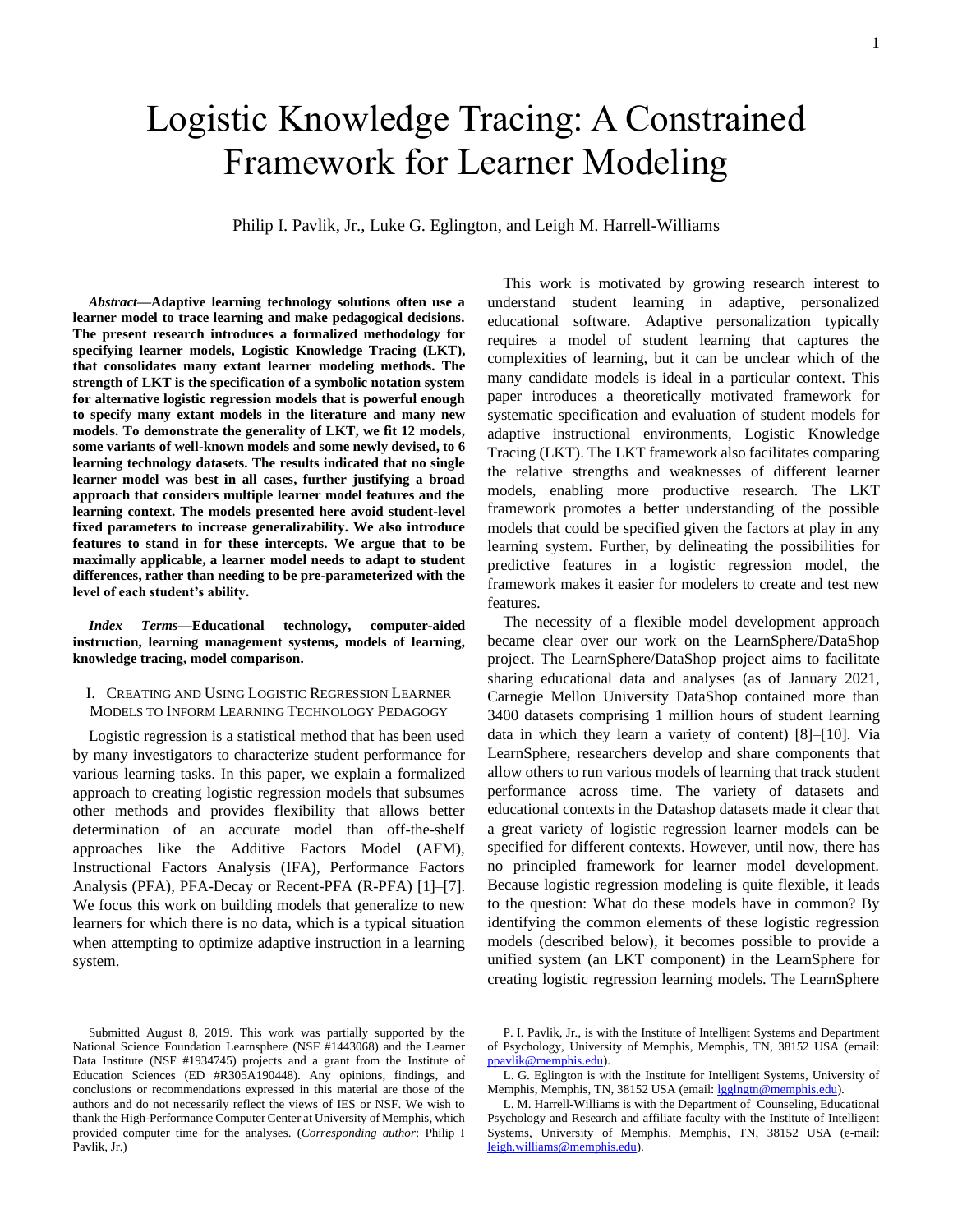LKT component implements the LKT framework, a unified system that permits easier creation and comparison of logistic regression models of correctness. We have also released LKT as an easy-to-use R package.

## *A. The Utility of the Approach*

The primary utility of a model of student learning is to make inferences about learning that guide pedagogical decisions, i.e., decisions about what and when to teach. Such pedagogical decision making is the basis for any automated instructional system [11], [12]. Using the sequence of prior performances for each student practicing items (e.g., a specific test question), the model represents the likelihood each subsequent item may be correctly answered as a probability. Typically, this probability guides pedagogical decision making. For example, a low probability prediction implies that instruction is needed and that the item might be challenging for the student. In contrast, a high probability may indicate that instruction is less critical. In fact, a high probability prediction by the model implies that the item could be marked as learned since the probability is intended to be tracking learning. This method of using the probability is known as mastery learning, the pedagogical principle that skills should be practiced until learning reaches a pre-specified criterion (e.g., 95% correct prediction [13]).

However, a model is needed for many different pedagogical approaches. One relatively generic method (applicable to any model of performance) is shown by research that has suggested that selecting items for practice causes maximal learning at some fixed correctness probability (e.g., practice whichever item is closest to 80% correctness probability) [14], [15]. For example, Pavlik and Anderson [15] attempted to find this optimal practice threshold with a complex dynamic optimization that computed the probability correct at which learning was more efficient, given specific retention goals. This work found that a constant level of difficulty was optimal [26]. This conclusion about the presence of an optimal difficulty level has been supported by other methodological approaches based on an exhaustive search for an optimal schedule [14], [16]. The optimal difficulty will depend on features of the tobe-learned content (e.g. [17]).

Another use of this work is in creating open student models [18], in which the student can view the predictions the model has made about them. This feedback allows students to metacognitively monitor their performance more accurately, leading to more efficient learning if students address the deficiencies predicted by the model.

# *B. History*

To better understand the goal of producing an accurate model using logistic regression for learner modeling, it is useful to survey the history of such an approach. The model we have created can be traced from the development of item response theory (IRT) [19], [20]. IRT was developed to understand and evaluate results from academic testing by allowing a modeler to fit parameters to characterize performance on a set of items by a set of students. Items typically refer to specific test or quiz items, but we extend the concept of an item to any single step

of a task that is learned, including any immediate review following the task. Thus, the concept of an item is generalized to include practice items with or without subsequent feedback or review. As a specialized form of logistic regression, IRT predicts 0 or 1 (dichotomous) results, such as the results of

individual items for students. In the case of a 1 item parameter IRT model, this result is predicted as a function of student ability minus item difficulty (x), which is scaled to a probability estimate from the logistic function cumulative distribution where  $p = (1/(1+e^{-x}))$ .

IRT has had a long developmental history, including the Linear Logistic Test Model (LLTM), which introduced the idea that multiple discrete "cognitive operations" may combine to determine an items' difficulty [21]. While traditional 1, 2, and 3 parameter IRT models might be called a behavioral description, their parameters do not map onto mental constructs. Thus, LLTM goes further by describing how latent traits combine to produce an item's difficulty. This work maps closely "rule spaces" or what have come to be known as Qmatrices, which are a means to specify the skills, concepts, knowledge, or cognitive operations needed to correctly answer a practice or test item [22], [23]. Many researchers use the term knowledge component (or KC) to refer generically to any of these learned proficiencies needed to respond correctly to practice items (e.g., [24]). For example, knowledge of how to apply the least common denominator to do fraction addition could be a KC.

However, the LLTM model alone does not capture learning. On a path toward modeling learning, we trace the development to work by Scheiblechner [25], which used the LLTM model, but also examined changes in difficulty as people repeated knowledge components. This work is well-reviewed by Spada and McGaw [26], who unpacked the history of these sorts of models, which have come to be known more recently as the additive factors model (AFM [7]) within the Artificial Intelligence in Education (AIED) and Educational Data Mining (EDM) communities. AFM is relatively straightforward and proposes that we add a term to these IRT-type models that capture each knowledge component's prior quantity of practice as a linear effect. These skill tracking models have been combined with the Q-matrix knowledge component models, perhaps because Tatsuoka's [22] work clearly explained this method from a less mathematical and more pedagogical perspective that has appealed to learning science researchers. A variant of this LLTM/AFM model is built into the DataShop repository at Carnegie Mellon University and is currently being used to do an automated search for better Q-matrixes to represent the skills in different educational systems [9].

Performance factors analysis (PFA) further improved the AFM model by fitting separate parameters for prior successes and failures to predict future performance. This change made logistic regression about as accurate as Bayesian knowledge tracing (BKT), a Markov model frequently used to fit similar data [6], [13], [27]. The PFA model assumes that there are two fundamental categories of practice, success and failure. As the psychological literature suggests, successes (in contrast to review after failing) may lead to more production-based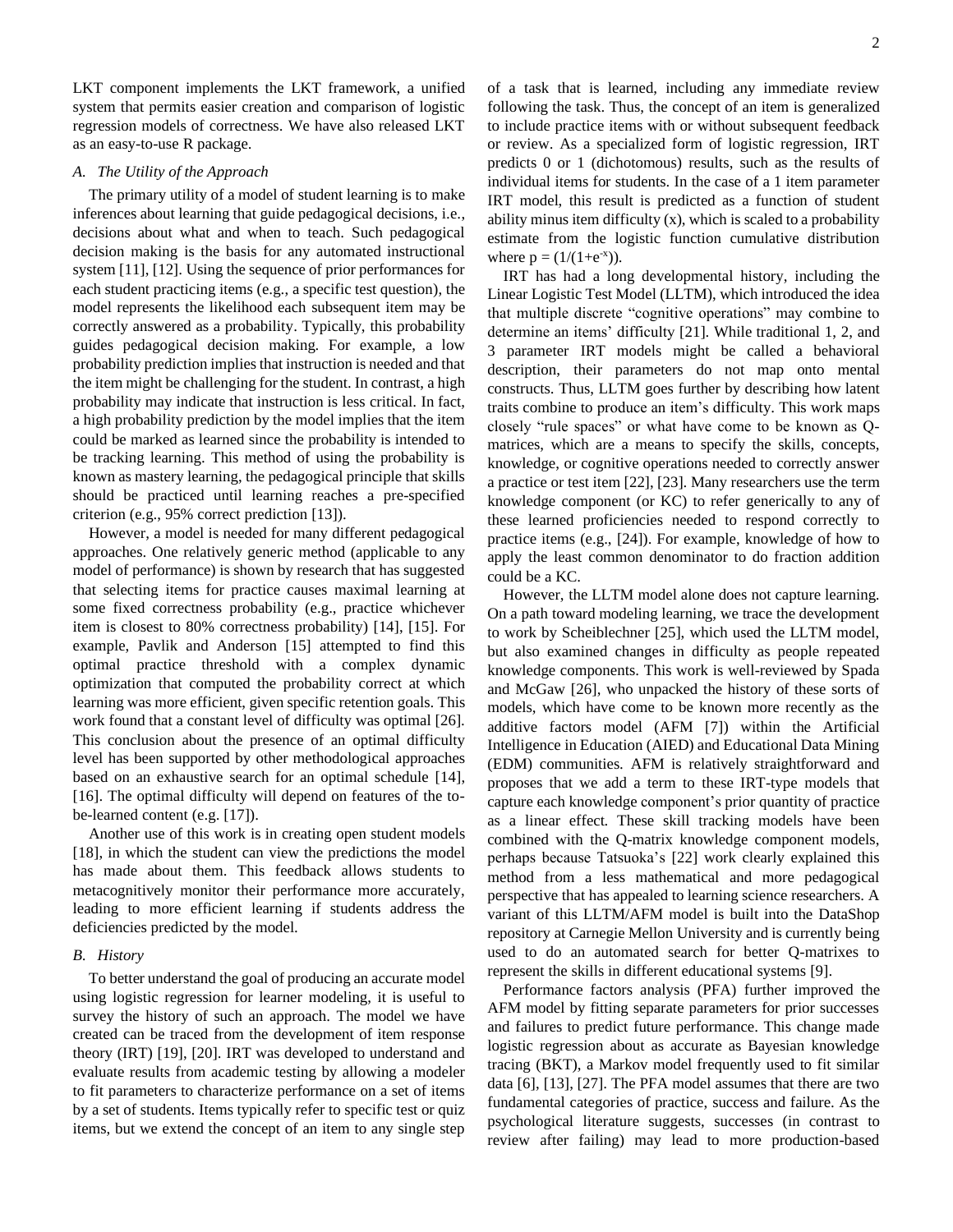learning and/or less forgetting [28]–[30] and may lead to automaticity [31]–[34]. In contrast, failure reveals a need for declarative learning of problem structure and verbal rules for production compilation [35]. We might expect learning after failure to depend most notably on the feedback that occurs after the task is complete. PFA methodology of categorizing event types within a KC was generalized into Instructional Factors Analysis (IFA), which explains that all event types may be tracked individually [36].In addition to the possibility of using more terms in a logistic regression model, which IFA shows, we also might consider terms that are nonlinear. The simplest examples are terms that use the natural log function of the prior trials [36], [37]. The idea of nonlinear features opens a realm of complex possibilities, as shown in recent research. The earliest example of a nonlinear feature in the EDM/AIED literature appears to be the introduction of the PFA-Decay model [4], which elaborates on PFA by proposing that the counts of success and failures be exponentially weighted as a function of their recency in the stream of observations of performance for a KC. This weighting means that trials that occurred further in the past will have less effect. In terms of PFA, this means that if a student transitions from failure to success across a sequence of trials, the model can adjust its predictions quickly since past failures may have minimal effect relative to a history of recent successes. This weighting creates a greater sensitivity to recent changes in learning.

R-PFA is a variant of PFA-decay, which introduced another nonlinear component, a recency-weighted proportion of prior correct responses for a KC [3]. Since this feature is a proportion, the denominator must always be positive to compute the R-PFA feature. The model was created with the assumption of 3 failure "ghost" attempts to resolve this issue, making the proportion start at 0 and determining how sensitive the model is to further practice since these ghost attempts are used in computing the proportion. Like PFA-Decay, the attempts used to compute the proportion decay exponentially, so this feature is highly sensitive to performance changes. In later sections, we used a modified recency weighted proportion that had 1 ghost success and 1 ghost failure. These initial settings allow the model performance to trend downwards as well as upwards. We also apply the decaying proportion feature more generally because we found that it also works well to trace overall performance as a substitute for a student intercept parameter. In support of our goal for models that generalize to new data, the results of this paper document alternatives to using fixed or random student intercepts.

Concurrently with learner model development in psychometrics, EDM, and AIED communities, other fields are working on similar goals using logistic regression modeling. Memory researchers from psychological backgrounds have found strong evidence that memory follows consistent patterns of decay over time [38]–[42] and have researched how this decay may be reduced (e.g., [30], [41]). However, few learner models incorporate decay in their predictions. One recent example is the performance prediction equation (PPE), which has been under development for several years [38], [43]. This model bridges the gap between learner models and cognitive models because it more explicitly bases its structure on memory principles, including forgetting, spacing effects, and practice effects. PPE uses many features of the Adaptive Character of Thought - Rational (ACT-R) memory model [41]. While the PPE model has developed in the psychology cognitive modeling tradition, since it uses logistic regression (unlike ACT-R), it may be applicable for easy transfer to the psychometric, EDM, and AIED communities, if only it could be combined with other aspects of learner modeling, such as adaptivity and KC specific parameters. In this paper, we show how LKT allows the easy creation of such models.

We present two other models that account for forgetting, base2, and base4, which are also based on the ACT-R model. This suggests that there may be a family of ACT-R derivatives, and in this paper, we compare the three versions, PPE, base2, and base4. While the PPE equation uses all the ages since past practices to estimate forgetting, the base2 and base4 equations only use the first trial's age to estimate forgetting. In contrast, base 2 is much simpler, with one parameter scaling difference in interference and one parameter capturing forgetting. While base2 is not sensitive to spacing effect learning benefits in the data, both base4 and PPE use two parameters to scale the effects of practice according to the distribution (i.e., spacing) of that practice.

One may wonder why this paper does not include comparisons of other methods, such as BKT or DKT (Deep Knowledge Tracing). The main reason for this was to intentionally limit our scope to fully introduce the LKT methodology. This paper aims not to show which model is best or which modeling method is best, which others have done, most recently [44], but rather to open the world of logistic regression possibilities by providing a tool for researchers. This tool will enable richer comparisons with BKT or DKT if that is what the user wants. However, perhaps more meaningfully, the tool allows the user to tailor a model to the data characteristics in ways that are not currently possible with other methods. As we discuss, it is practical to create nonlinear features in addition to linear features by nesting the solution of these nonlinear features within a logistic model. This capability allows LKT models to use various parameterized nonlinear features that capture cognitive effects such as memory recency, the benefit of distributed practice, forgetting, and diminishing marginal returns for overlearning.

Further, using the logit from the logistic regression, it is possible to transform the logistic regression model predictions to predict future actions' latency. In addition to this flexibility, also argued for by others [3], one point we emphasize is the ease of use of the subsequent model in a running adaptive learning system as demonstrated in several ways, most recently including testing a system with an adaptive model of practice for learning Anatomy and Physiology textbook knowledge [15]–[17], [45], [46]. Unlike BKT, LKT does not typically require the full sequence of prior practices and is highly configurable for complex features. Unlike DKT, LKT does not require iterative pretraining and is highly interpretable [47]. These advantages make LKT a good choice for an adaptive learning system user model. While some might argue the BKT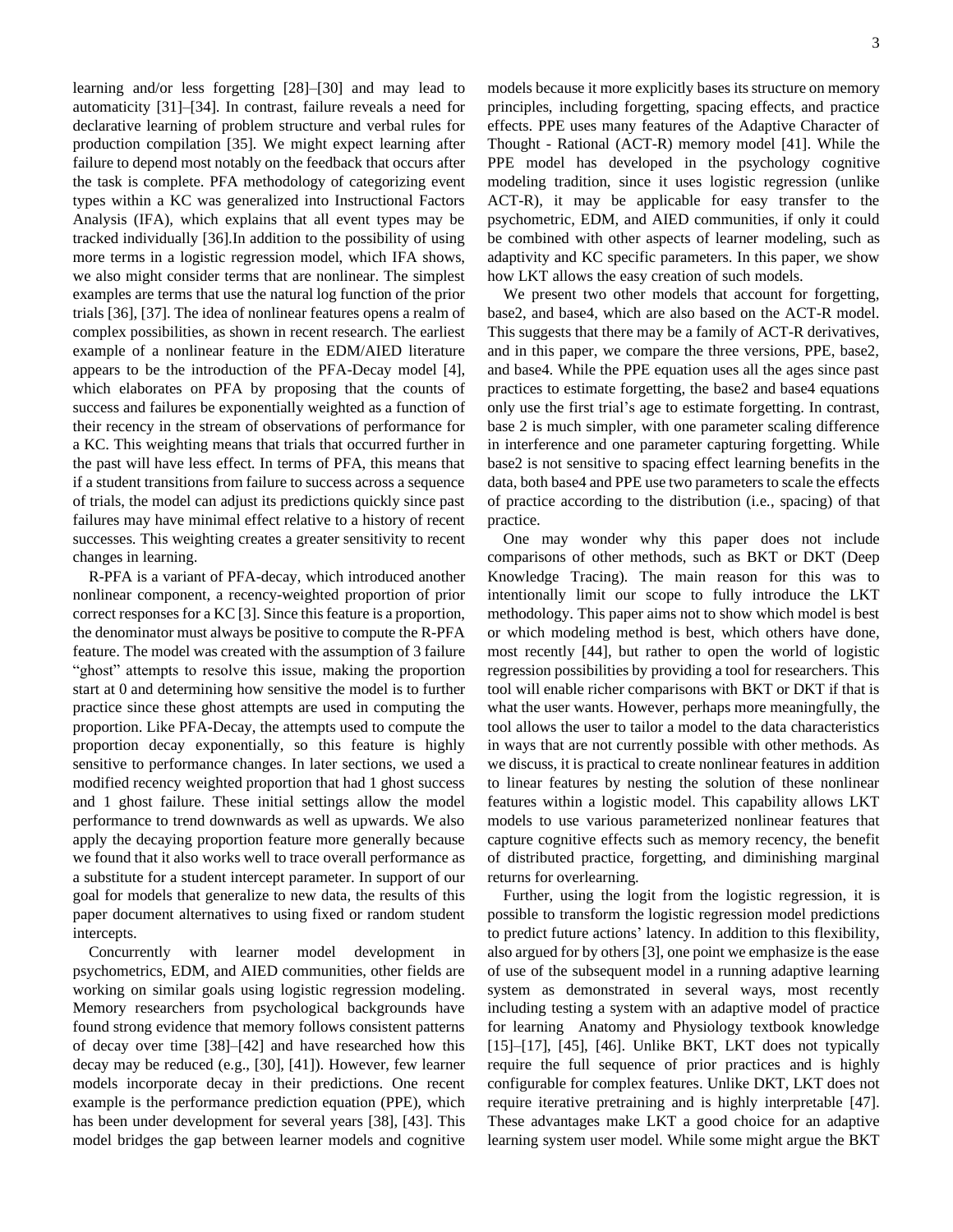is more popular than other methods, this may be a simple artifact of the high publication rates related to earlier development and research on the Carnegie Learning, Inc. systems [13], [48]. It is difficult to find other companies that use BKT, and other large companies use other methods and regression variants (e.g., Duolingo, Inc.) [49].

## <span id="page-3-0"></span>*C. Goals of the Paper*

At the heart of this project is the specification of a symbolic notation system for alternative logistic regression models that is powerful enough to specify many past models in the literature. In addition to providing a language to compare existing models, the notation system reveals a pallet of features that can be combined in a linear equation to specify novel models. The system allows more precise communication about the differences between 2 models, since the differences can be precisely specified using the models' symbolic notation.

The notation system involves specifying the number of terms, each describing a feature of the data for some factor (we call these components). Components are split into levels, each describing a subset of data for which a feature applies (e.g., student or knowledge component). The most straightforward feature is the intercept, which results in a constant coefficient for each factor's level. Another broad type of feature is the linear feature, where the effect is a linear function of some prior count of some event type within each level of the factor. Linear features are used in the AFM and PFA models [6], [7]. The most complex feature type is a nonlinear feature, where a nonlinear function is applied to data (in contrast to a linear function of counts of practice). Some nonlinear functions also require nonlinear parameters. Fig. 1 shows an example of this notation for each term, where the feature is listed in regular font with the component noted in subscript, such as featurecomponent.

$$
ln \frac{p(success)}{1-p(saccess)} = propdec_{Student} + intercept_{Item} + logsucc_{KC} + logsize_{sum}
$$

#### Fig. 1. Example model.

This paper's primary goal is to demonstrate the utility of LKT by expressing several previously developed and popular models (e.g., AFM, PFA, R-PFA) and new models (e.g., Base4). This will show how LKT is a system that is general to the specific model. The models will be illustrated using several datasets, further validating the method's generality. The models also indicate why no specific model is likely to be "best" for all circumstances by showing differences by dataset. However, some features appear to be generally useful to include. We focus on models that are easily implementable in an adaptive learning system by avoiding models (in the main comparison) with fixed or random intercepts for individual students. While a pretest could be used to estimate student-level model intercept values, we do not address this possibility here. Instead, the models here attempt to avoid student parameters as a partial solution to this cold start problem that occurs when models are transferred between different populations of students.

Because of this focus on models that require no prior training

of subject parameters, this paper aims to use a feature (propdec) to trace the subject level component of performance during learning. We will apply a feature from the R-PFA model [3] but repurpose it in modified form to predict subject performance in addition to KC performance. We used this modified R-PFA as a component of our main comparison models after comparing this new component with other possible subject tracking features and fixed and random student intercept models. We demonstrated it captured similar amounts of variance (in [Table](#page-8-0)  [IV\)](#page-8-0). An in-depth analysis of the options for capturing subject level variance is beyond the scope of this paper.

In addition to our goal of introducing the LKT system for building adaptive learning models, we illustrate the framework's extensibility by comparing some models that use novel features included in LKT. These other new features might apply to KC or item level components. For example, we introduce four new memory-based features, inspired by or directly transferred from the psychology literature [38]–[42]. The LKT framework contains several other features that are not tested here due to the limits of space. These examples are intended to demonstrate the extensibility of the framework.

# II. LKT (LOGISTIC KNOWLEDGE TRACING) FRAMEWORK

To use LKT, one needs to have:

- 1. Terms of the model, each including a feature that describes change across repetitions of categories at a component level.
- 2. A sequence of learner event data with subject and correctness columns (at minimum). Usually, this takes the form of a tab-delimited file with columns for student and correctness. See details below in Section [E.](#page-6-0)

#### *A. Component Level*

The component specifies the subsets of the data for which the feature applies. We might think of the most fundamental component as the subject itself. There are other components as well, such as the items and knowledge components. In the model, each feature's effects for each component sum together to compute the additive effect of multiple features. It is assumed that, except for constant intercepts, a feature is applied for all component levels individually within the data for each subject. *1) Items*

An item is a specific practice performance opportunity, like providing the English meaning of the Spanish word "gato" or providing the next step in the problem 5x+6=0. Typically, items are split so that each item is assigned a single target KC (see below) since if a single performance maps to many skills, it becomes hard to assign blame for failure results. The item-level component captures the fact that idiosyncratic differences exist for any specific instantiated problem for a topic or concept. Therefore an item-level component intercept is isomorphic with the difficulty parameter in item-response theory. Such difficulties may come from any source, including the context of the problem, numbers used in the item (e.g., for a math problem), vocabulary used in the item (e.g., for a story problem or essay response item), and any other factors that result in the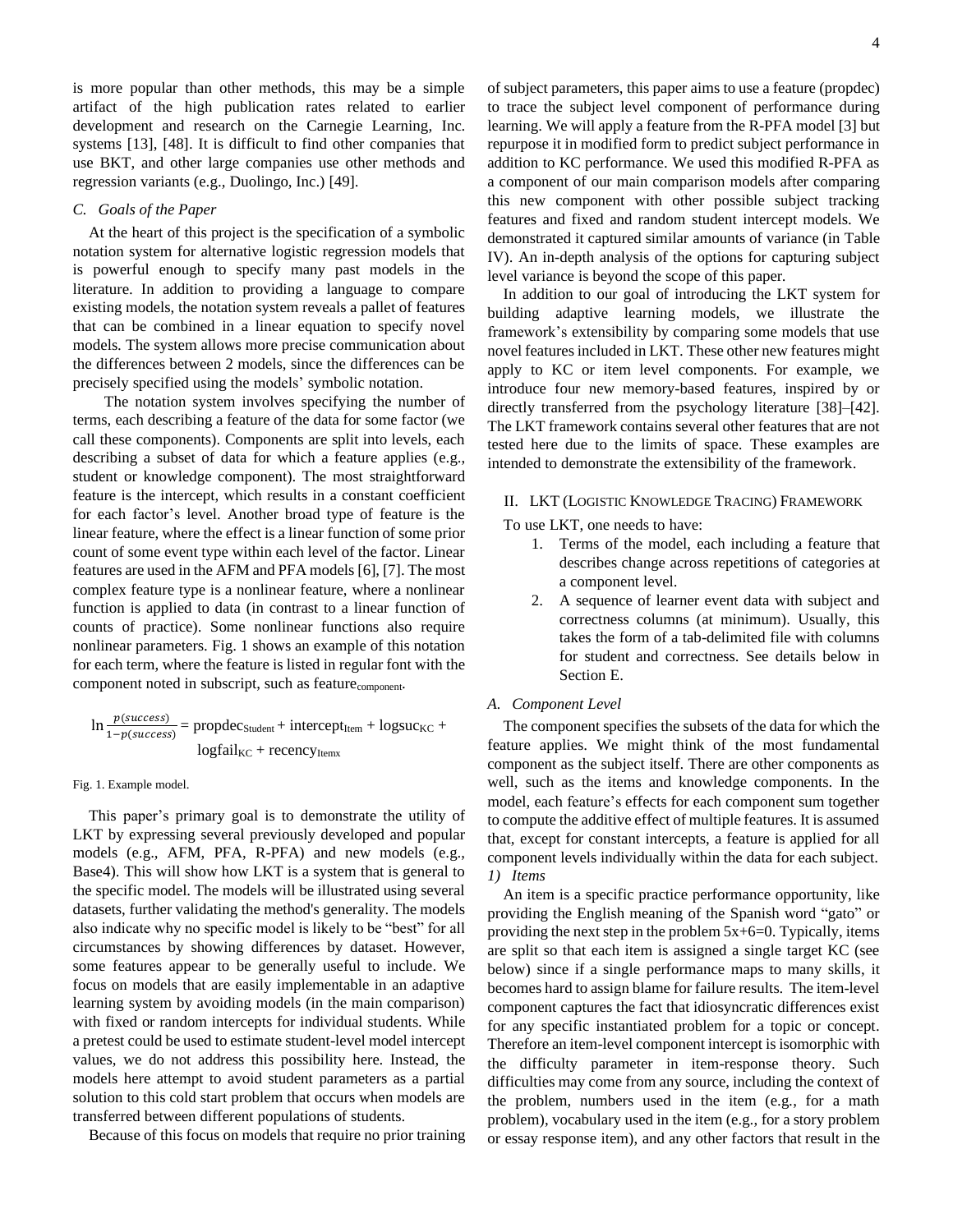item being difficult for the average student. While we may consider the existence of item by person interactions (e.g., Item A is easy for Sally, but not for John), they are rarely possible to identify ahead of time and so are not used in the models here.

Item components may also be traced using a learning or performance tracing feature. Items are most simply defined as problems with a constant response to a constant stimulus, and people tend to learn constant responses to exact stimulus repetitions very quickly [24]. Often, item-level learning tracing is not used because adaptive systems are built never to repeat items and focus on KC component level learning and performance tracing. Item-level components in LKT to allow researchers to compare with KC-level models, which may help identify possible model weaknesses and lead to model respecification.

## *2) Knowledge components (KC)*

Any common learnable factor in a cluster of items that controls that cluster's performance may be described as a knowledge component. Knowledge components are intended to capture transfer between related tasks so that practicing the component in one item is assumed to benefit other items that also share the component. It is conceivable that performance for an item may depend on one or more knowledge components. In the case where multiple knowledge components are present, it is possible to use probability rules to model situations where knowledge of multiple components is necessary for a student to answer a specific item correctly. However, in the work here, we take the standard compensatory approach, in which the sum of the influence of the knowledge components is used to estimate the performance for the item if multiple KCs influence that performance. This compensatory approach is similar to the LLTM model that sums factors to estimate performance.

# *3) Overall individual*

The student-level component is used to make a feature be a function of the student's prior performance from all prior data. In the case of a student intercept, the entire student's data are used in estimating a constant value. Unlike the intercept, it should be noted that most features are dynamic in this method, depending on prior data. This paper's only constant features are intercepts representing subjects (initial models) and intercepts representing items (main comparison models). A "dynamic" feature means that its effect in the model potentially changes with each trial for a subject. Most dynamic features start at a value of 0 and change as a function of the student's changing history as time passes in some learning system.

# *4) Other components*

The flexibility of LKT means that users are not limited to the standard components above. For example, if students were grouped into 4 clusters, a column of the data could be used for component levels to fit each cluster using a different intercept.

# *B. Features*

These are the functions for computing the effect of the components' histories for each student (except for the fixed feature, the constant intercept). Some features have a single term like exponential decay (expdecafm, described in 2.C.6), a transform using the sequence of prior trials and a decay

parameter. Other features are inherently interactive, such as base2, which scales the logarithmic effect of practice by multiplying by a memory decay effect term. Other terms like base4 and ppe involve the interaction of at least three inputs. [Table I](#page-4-0) summarizes 25 features currently supported in the LearnSphere and the R package, indicating if the feature is adaptive and/or dynamic, as well as explaining the input data required from the knowledge components. Adaptive features change as a function of the prior practices' outcome(typically correct or incorrect). In contrast, dynamic features change independent of prior practice quality (these features are functions of when or how much prior practice occurs, NOT the quality of those performances). These features are individually described in the next section.

TABLE I SELECTED FEATURES CURRENTLY SUPPORTED BY LKT

<span id="page-4-0"></span>

| Feature    | Pars           | Adaptive | Dynamic | Input data needed for<br>component level (e.g.,<br>KCs) for each learner |
|------------|----------------|----------|---------|--------------------------------------------------------------------------|
| intercept  | 0              | no       | no      | Intercepts are an                                                        |
|            |                |          |         | exception since they are                                                 |
|            |                |          |         | fit without regard to                                                    |
|            |                |          |         | subject history                                                          |
| lineafm    | 0              | no       | yes     | Total practice counts                                                    |
| logafm     | 0              | no       | yes     | Total practice counts                                                    |
| powafm     | 1              | no       | yes     | Total practice counts                                                    |
| recency    | 1              | no       | yes     | Age of most recent trial                                                 |
| expdecafm  | 1              | no       | yes     | Total practice counts                                                    |
| base       | 1              | no       | yes     | Total practice counts and                                                |
|            |                |          |         | age of oldest trial                                                      |
| base2      | $\overline{c}$ | no       | yes     | Total practice counts, age                                               |
|            |                |          |         | of oldest trial, and                                                     |
|            |                |          |         | intrasession total time                                                  |
| base4      | 4              | no       | yes     | Total practice counts, age                                               |
|            |                |          |         | of oldest trial, and                                                     |
|            |                |          |         | intrasession total time                                                  |
| ppe        | 4              | no       | yes     | Total practice counts and                                                |
|            |                |          |         | ages of all trials                                                       |
| logsuc     | 0              | yes      | yes     | Success counts                                                           |
| linesuc    | 0              | yes      | yes     | Success counts                                                           |
| logfail    | 0              | yes      | yes     | Failure counts                                                           |
| linefail   | 0              | yes      | yes     | Failure counts                                                           |
| expdecsuc  | 1              | yes      | yes     | Success history                                                          |
| expdecfail | 1              | yes      | yes     | Failure history                                                          |
| basesuc    | 1              | yes      | yes     | Success count and age of                                                 |
|            |                |          |         | oldest trial                                                             |
| basefail   | 1              | yes      | yes     | Failure count and age of                                                 |
|            |                |          |         | oldest trial                                                             |
| base2fail  | 2              | yes      | yes     | Failure count, age of                                                    |
|            |                |          |         | oldest trial, and                                                        |
|            |                |          |         | intrasession total time                                                  |
| base2suc   | $\overline{c}$ | yes      | yes     | Success count, age of                                                    |
|            |                |          |         | oldest trial, and                                                        |
|            |                |          |         | intrasession total time                                                  |
| linecomp   | 0              | yes      | yes     | Success and failure                                                      |
|            |                |          |         | counts                                                                   |
| prop       | 0              | yes      | yes     | Success and failure                                                      |
|            |                |          |         | counts                                                                   |
| propdec    | 1              | yes      | yes     | Success and failure                                                      |
|            |                |          |         | histories                                                                |
| logit      | 0              | yes      | yes     | Success and failure                                                      |
|            |                |          |         | counts                                                                   |
| logitdec   | 1              | yes      | yes     | Success and failure                                                      |
|            |                |          |         | histories                                                                |

In the parameters column, 0 indicates a linear feature, and 1 or more indicates how many additional nonlinear parameters the feature requires for estimation.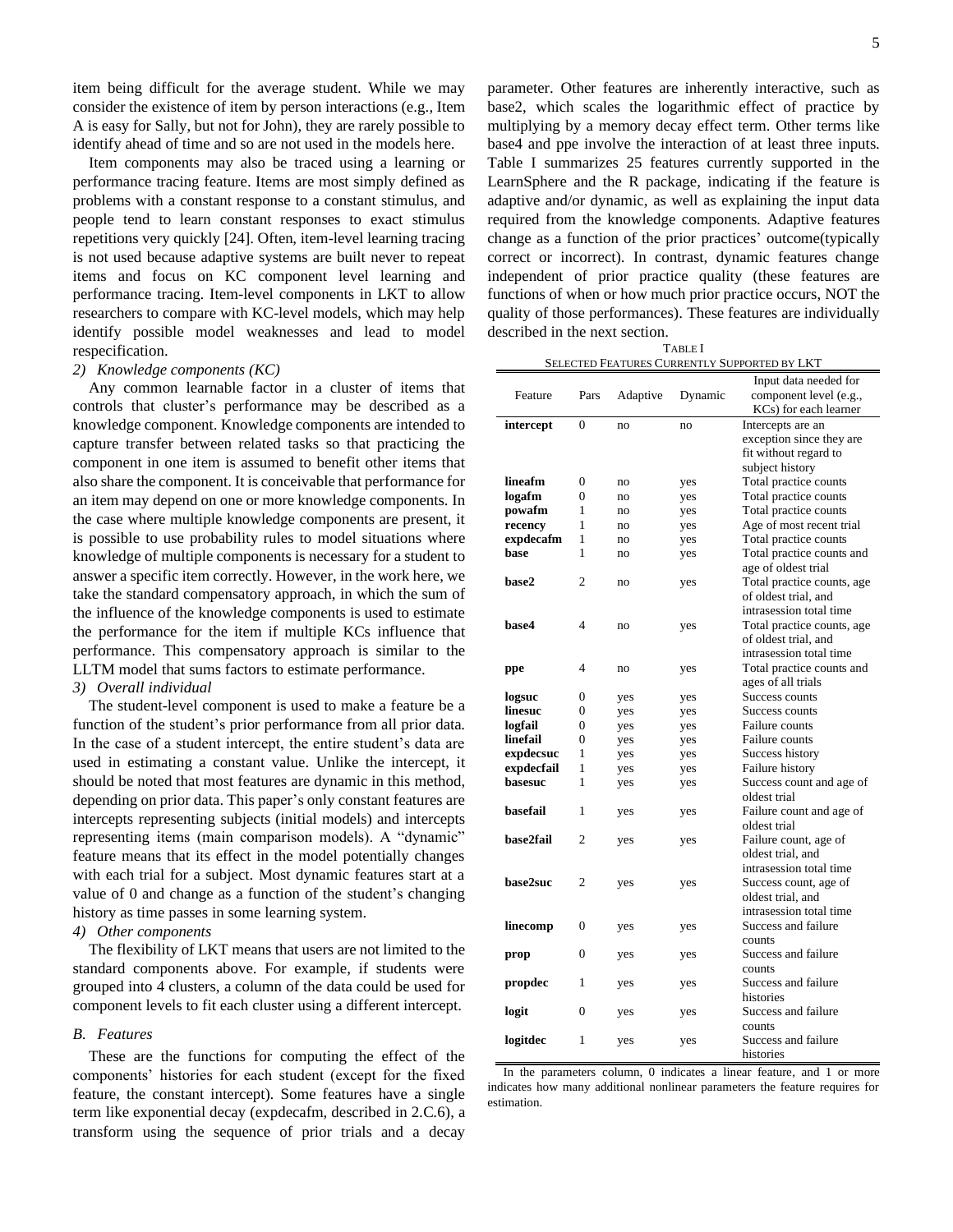# *C. Feature Descriptions*

## *1) Constant (intercept)*

This feature is a simple generalized linear model intercept, computed for a categorical factor (i.e., whatever categories are specified by the component factor).

#### *2) Total count (lineafm)*

This feature is from the well-known AFM model [7], which predicts performance as a linear function of prior experiences with the KC.

# *3) Log total count (logafm)*

This predictor has been used in prior work (e.g., [36]) and implies logarithmically decreasing marginal returns for practice as total prior opportunities increase. For simplicity, we add 1 to the prior trial count to avoid taking the  $log(0)$ , which is undefined.

# *4) Power-decay for the count (powafm)*

This feature models a power-law decrease in the effect of successive opportunities. The model describes smaller or greater diminishing marginal returns by raising the count to a positive power (nonlinear parameter) between 0 and 1. It is a component of the predictive performance equation (PPE) model [38], but for applications not needing forgetting, it may provide a simple, flexible alternative to logafm. Fig. 2 shows how for a power value  $d = 0.45$ , the unscaled logit contribution is similar to the natural log for the first 10 trials before increasing faster. The curve for the power value  $d = 0.60$  is steeper than either the natural log or the power value  $d = 0.45$  across all trials. The unscaled logit contribution refers to the feature's effect before considering the effect of the logistic regression coefficient, which is fit either overall (i.e., one coefficient for all levels of a component factor) or individually (i.e., using the \$ operator to fit a coefficient for each level of the component factor, see section II-D).



Fig. 2. Graph of logit effect as trials increases with different features.

## *5) Recency (recency)*

This feature is inspired by the strong effect of the time interval since the previous encounter with a component (typically an item or KC). This feature was created for this paper and has not been presented previously. This recency effect is well-known in psychology and is captured with a simple power-law decay function to simulate performance improvement when the prior practice was recent. This feature only considers the just prior observation; older trials are not considered in the computation. Fig. 3 shows the basic form of

the power-law decay function as a function of time in seconds for different powers. This function assumes time is greater than 1, as this makes the learning equivalent at the start of the function.

## *6) Exponential decay (expdecafm)*

This predictor considers the effect of the component as a decaying quantity according to an exponential function. It behaves similarly to logafm or powafm, as shown in Fig. 2. It is similar to the mechanisms first used in the PFA-Decay model [4].

# *7) Power-law decay (base,base2)*

This predictor multiplies logafm by the age since the first practice (trace creation) to the power of a decay rate (negative power), as shown in Fig. 3. This predictor characterizes situations where forgetting is expected to occur in the context of accumulating practice effects. Because this factor does not consider the time between individual trials, it implicitly assumes even spacing between repetitions and does not capture recency effects. The base2 version modifies the time by shrinking the time between sessions by some factor, for example, .5, making time between sessions count only 50% towards estimating age. This mechanism to scale forgetting when interference is less was first introduced in cognitive modeling research [40].

## *8) Power-law decay with spacing (base4)*

This predictor involves the same configuration as base2, multiplied by the mean spacing to a fractional power. The fractional power scales the effect of spacing such that if the power is 0 or close to 0, then spacing the scaling factor is 1. If the fractional power is between 0 and 1, there are diminishing marginal returns for increasing average spacing between trials. This feature was introduced for this paper as a comparison to the PPE feature.



Fig. 3. Graph of age<sup>-d</sup> effect as age increases with different decay rates.

## *9) Performance Prediction Equation (ppe)*

This predictor was introduced over the last several years and shows excellent efficacy in fitting spacing effect data [38], [43]. It is novel because it simultaneously scales practice like the powafm mechanism, captures power-law decay forgetting, spacing effects, and has an interesting mechanism that weights trials according to their recency.

# *10) Log performance measures (logsuc and logfail)*

This expression is simply the log-transformed performance factor (total successes or failures), corresponding to the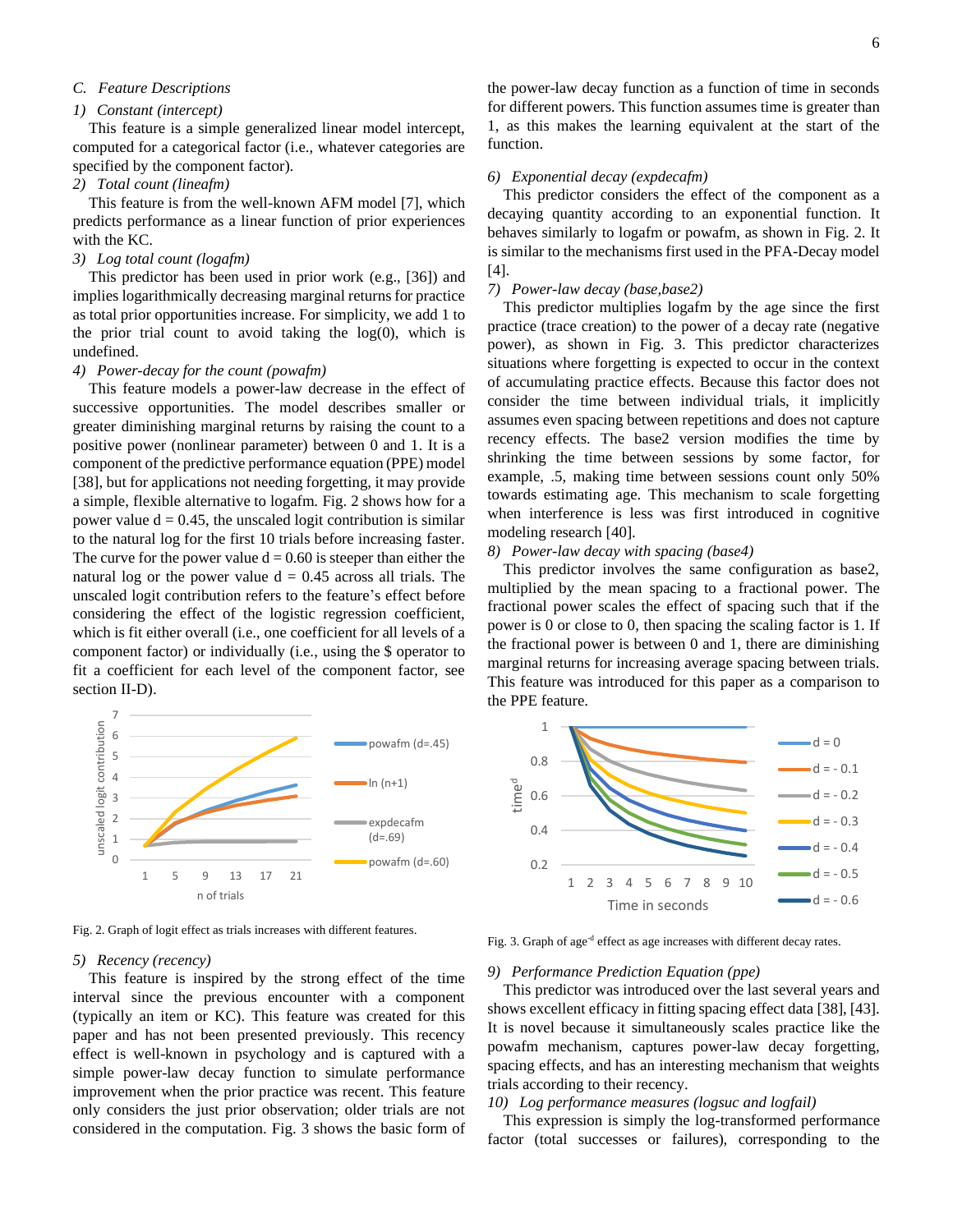hypothesis that there are declining marginal returns according to a natural log function [8; 26].

*11) Linear PFA (linesuc and linefail)*

These terms are equivalent to the terms in performance factors analysis (PFA) [6], [27], [50], [51].

*12) Exponential decay (expdecsuc and expdecfail)*

This expression uses the decayed count of right or wrong. This method appears to have been first tested by Gong, Beck, and Heffernan [4]. This method is also part of R-PFA, where it is used for tracking failures only, whereas R-PFA uses propdec to track correctness [3]. The function is generally the same as for expdecafm. However, when used with a performance factor, the exponential decay weights on the events seen recently, so a history of recent successes or failures might quickly change predictions since only the recent events count for much, especially if the decay rate is relatively fast.

# *13) Linear sum performance (linecomp)*

This term uses the success minus failures to provide a simple summary of overall performance. This feature is parsimonious and less likely to lead to model overfitting or multicollinearity. This feature was created for this paper and has not been presented previously.

# *14) Proportion (prop)*

This expression uses the prior probability correct. It is seeded at .5 for the first attempt. This feature was created for this paper and has not been presented previously.

*15) Exponential decay of proportion (propdec and propdec2)*

This expression uses the prior probability correct and was introduced as part of the R-PFA model [3], [52], [53]. This function requires an additional nonlinear parameter to characterize the exponential rate of decay. For propdec, we set the number of ghost successes at 1 and ghost failures at 1 as a modification of Galyardt and Goldin [3]. This modification produces an initial value that can either decrease or increase, unlike the Galyardt and Goldin version (propdec2), which can only increase due to the use of 3 ghost failures and no ghost successes. Our initial comparisons below show that the modified version works to track subject-level variance during learning. Galyardt and Goldin [3] illustrate an extensive number of examples of propdec2's behavior across patterns of successful and unsuccessful trials at various parameter values. The new propdec behaves analogously, except it starts at a value of .5 to represent the different ratio of ghost success to failure at the beginning of practice. As a point of fact, the number of ghost attempts of each type are additional parameters, and we have implemented two settings: 1 ghost success and 1 ghost failure (propdec), or 3 ghost failures (prodec2).

## *16) Logit (logit)*

This expression uses the logit (natural log of the success divided by failures). This function requires an additional nonlinear parameter to characterize the initial number of successes or failures. This feature was created for this paper and has not been presented previously.

## *17) Exponential decay of logit (logitdec)*

This expression uses the logit (natural log of the success divided by failures). Instead of using the simple counts, it uses the decayed counts like R-PFA, assuming exponential decay and 1 ghost success and 1 ghost failure. This feature was created for this paper and has not been presented previously.

#### *D. Feature Types*

The standard feature type (except for intercept, which is always fit with a coefficient for each level) is fit with the same coefficient for all levels of the component factor. Features may also be fit for each level of the component feature with the \$ operator, which causes LKT to use the R model formula operator ":" to fit a coefficient for each level of the component factor (which indicates a regression interaction without main effects in R notation). The most straightforward example of this interaction is for KCs. As shown i[n Table II,](#page-7-0) all the models use \$ to indicate they fit a different coefficient for each KC. For example, in AFM variants, each KC gets a coefficient to characterize how fast it is learned across opportunities. If a \$ operator is not present, a single coefficient would be fit for the feature. Not using the \$ operator is particularly relevant when finding a student-level predictor. The \$ operator would produce a unique coefficient for each student, indicating the different effects of the feature depending on the student. In this paper, we are specifically focused on models that generalize to a new set of students, so we wish to avoid models that require such individual student parameters. For this reason, we do not use the \$ operator to compute the interaction by student (as shown in [Table II\)](#page-7-0). Intercept features can be modified with the @ operator, which produces random intercepts using the lmer package instead of the default fixed intercepts. This feature was included primarily to show the initial comparisons of features for modeling student individual differences in [Table III.](#page-8-1)

## <span id="page-6-0"></span>*E. Learner Data Requirements*

The LKT model relies on data being in the DataShop format, but only some columns are needed for the models. The data must consist of practice events for each student, which minimally includes outcome (i.e., correct or incorrect) and optionally includes column(s) identifying times of each practice event, the item id, and any groupings of items into KCs. Additional columns can be used as categorical or quantitative covariate features.

The six datasets used in this paper were chosen to be representative of variability in real learning: two datasets concerned fact-learning (MH, statistics cloze), some were more procedural (tonal learning), and others were a mixture of learning and application of facts and procedures (Assistments, KDD, Andes). This distinction is important because learning and memory theories make distinct predictions for learning and remembering facts versus procedural information depending on the learning context. The MH dataset has not been publicly released, but the other datasets are available on DataShops, with Memphis DataShop [54] housing the cloze data and the other four datasets residing in the CMU DataShop [55].

## *F. Making a Model from Scratch*

Starting with a dataset and making a model from scratch in the current system requires the user to choose from the available list of features. Beyond the 12 models shown in this paper,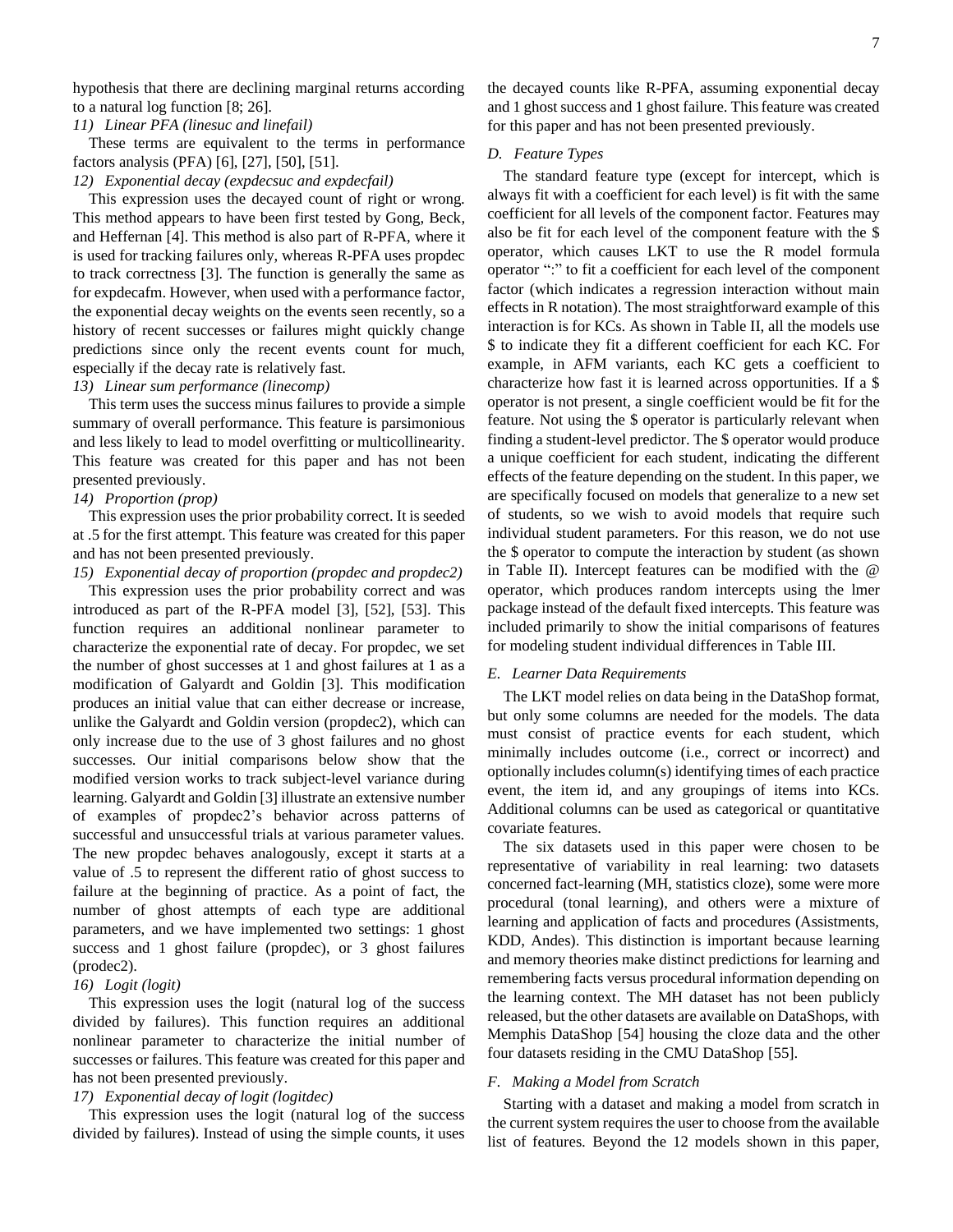thousands of other models may be created that are effective and reasonable in different contexts. Because of this broad generalizability, we conclude with a brief discussion of how to compose a model using LKT.

Most models begin with some representation of student ability. If the model is meant to generalize to unseen students, this will likely begin with the propdec or logitdec features. Either of these features will quickly capture student variability given a reasonably long sequence of practice data. If the model is meant to have a more post hoc, explanatory function, the overall average student ability can be fully captured by studentlevel intercepts.

Some representation of the initial difficulty of KCs or items will typically be important since few domains contain skills of equal difficulty. Variable initial difficulty can be accounted for with fixed or random effect intercepts. Fixedeffects may be adequate unless the items are truly sampled from some distribution or if the data are sparse. Fixed effects are typically fit for the data's KC level, but fixed effects may also be fit for the items. Since items are frequently nested within KCs, it is possible to create redundant KC models given the item parameters. Fitting more item-level difficulty parameters makes a model more complex but may be acceptable if there is enough data to estimate item difficulties accurately.

After having accounted for differences prior to practice, differences from practice can be considered. Most importantly, there is the effect of learning, and most models include some term that causes an upward slope to performance as practice accumulates. Lineafm is the most basic of these features. The more complex learning features capturing learning may additionally capture forgetting, decreasing marginal return to practice, or spacing effects.

Finally, another useful contribution of LKT is that it enables modelers to evaluate and compare candidate learner models more efficiently. For instance, after the modeler has developed an initial model that cross validates well with dynamic change features, additional adaptive components can be added. It is often useful to think about "splitting" the dynamic features that work well. After fitting a model with lineafm, the modeler could split the feature and instead use linesuc and linefail. Of course, it is possible that simply splitting will not capture the possible richness of alternative models. For example, the fit statistics of these initial models and the modeler's expertise may lead them to hypothesize that the basefail feature may improve fit due to students forgetting the feedback they receive after incorrect responding. The modeler may ultimately conclude that the most robust parsimonious dynamic change model was a combination of linesuc and basefail. In summary, LKT enables easier navigation through the space of possible learner models, with appropriate tools such as cross-validation and model visualizations being used to confirm that the found models are generalizable.

## III. MODELS

We choose the models for our main comparison to show various existing and new logistic models across multiple datasets. The multiplicity of new features we use contrasts past work, which typically only shares one new feature per paper. As discussed in Section [I](#page-0-0)[-C,](#page-3-0) we specifically choose to create models that did not include student parameters, except for models 7–9 provided for reference in [Table III](#page-8-1) and [Table IV.](#page-8-0) For this reason, the models we present are particularly applicable for actual use in adaptive learning systems, rather than as analytic tools to understand the properties of the domain or for other purposes. I[n Table II](#page-7-0) the 12 main models are shown. All of the 12 models will use the propdec feature to adapt to students. Models 1 and 2 are versions of the AFM model [7], differing from each other only due to the nonlinear (log) practice function for KCs in model 2. Models 3 and 4 parallel 1 and 2 in that they are propdec student adaptive versions of the PFA model [6], differing only due to the nonlinear (log) practice function for KCs. Model 5 takes the typically better log versions of PFA and adds a new recency term that gives a boost as a function of when the KC was seen last. Model 6 is the PFA Decay model [4], only differing from the original version because it uses propdec rather than a student intercept. Model 7 uses a simplified R-PFA [3] with only the adaptive KC term, while model 8 uses the standard R-PFA terms (but see above regarding propdec vs. propdec2) with the same adaptive student term. Model 9 attempts to improve on R-PFA by making the count of failures sensitive to recency. Models 1012– use the knowledge tracing term from R-PFA (like model 7), but instead of adding failure tracking, memory tracking is added. Model 10 does that with the ppe feature [38], while models 11 and 12 use features new to this paper to track forgetting (model 11) and spacing effects and forgetting (model 12). In short, the new features are motivated by two insights about feature design. The first insight is that for any particular learning effect, such as recency or forgetting, there may be multiple ways to represent it in a model, and some ways will work better to predict learning. The second insight is that we can design new features by turning to cognitive psychology to provide hypotheses about important learning effects that may be captured by new dynamic or adaptive features. Indeed, the original PFA model was based on insight from a long tradition in cognitive psychology, and the new memory and spacing based features are similarly inspired.

These new and recombined models are made possible by how easy it is to add a new feature to the LKT architecture. Features can be combined with other features to create complex hybrid models. We felt it important that the system allowed many options for replication so that prior ideas can be compared with new options. [Table II](#page-7-0) shows the 12 models we compared for each dataset.

| <b>TABLE II</b>                         |
|-----------------------------------------|
| MAIN COMPARISON MODELS FOR EACH DATASET |

<span id="page-7-0"></span>

|   | .000/2011 12:20:00 / 2012 12:20:00 / 2012 12:20:00 / 2012 12:20:00 / 2012 12:20:00 / 2012 12:20:00 / 2012 12:2             |            |
|---|----------------------------------------------------------------------------------------------------------------------------|------------|
| # | <b>Model Features</b>                                                                                                      | Variant of |
|   | $propdecStudent + interceptgKC + linegKC$                                                                                  | <b>AFM</b> |
| 2 | $propdecStudent + intercept\$_{KC} + logafm\$_{KC}$                                                                        | AFM        |
| 3 | $propdecStudent + interceptgKC + linesucgKC +$                                                                             | <b>PFA</b> |
|   | linefail $\mathcal{S}_{\kappa}$                                                                                            |            |
| 4 | $propdecStudent + intercept\$ <sub>KC</sub> + $logsucc$ <sub>KC</sub> + $logfrac$ <sub>KC</sub> + $logfail\$ <sub>KC</sub> | <b>PFA</b> |
| 5 | $propdecStudent + intercept\$ <sub>KC</sub> + $logsuccKC + logsize$                                                        | <b>PFA</b> |
|   | + recency $s_{\text{KC}}$                                                                                                  |            |
| 6 | $propdecStudent + intercept\$_{KC} + expdecWC +$                                                                           | PFA-       |
|   | $expdecfail\$ <sub>KC</sub>                                                                                                | Decay      |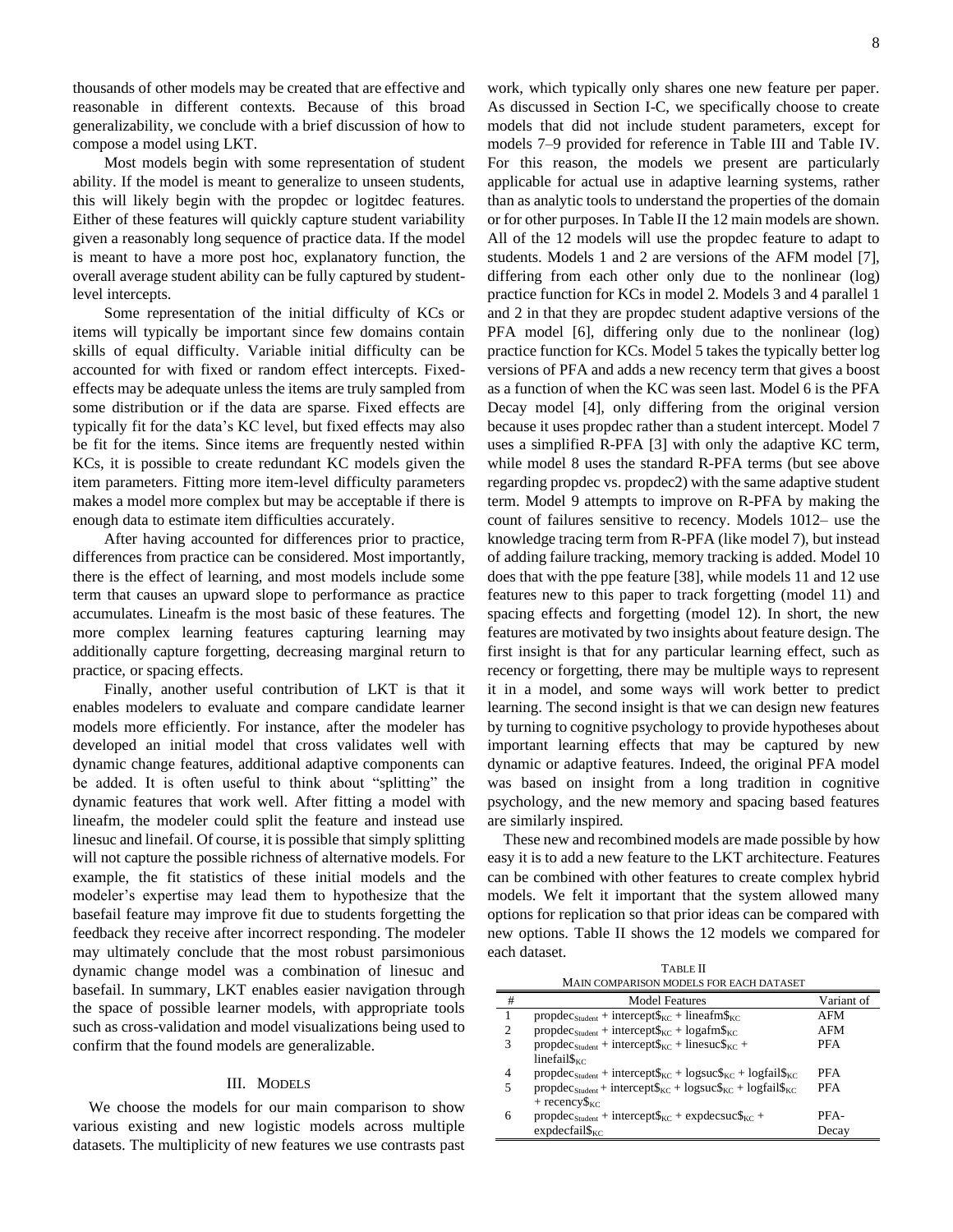|    | $propdecStudent + interceptgKC + propdecgKC$                                                  | R-PFA |
|----|-----------------------------------------------------------------------------------------------|-------|
| 8  | $propdecStudent + intercept6KC + propdec6KC +$                                                | R-PFA |
|    | $logfail\$ <sub>KC</sub>                                                                      |       |
|    | $propdecStudent + interceptgKC + propdecgKC +$                                                | new   |
|    | $expdecfail\$ <sub>KC</sub>                                                                   |       |
| 10 | $propdecStudent + interceptgKC + propdecgKC + ppegKC$                                         | PPE.  |
| 11 | $propdecStudent + interceptgKC + propdecgKC + base2gKC$                                       | new   |
| 12 | $propdecStudent + intercept\$ <sub>KC</sub> + $propdec$ <sub>KC</sub> + $base4$ <sub>KC</sub> | new   |

There were 100 runs for each model, and we provide the average test values for McFadden's  $R^2$  and AUC overall. We also provide the mean test RMSE at the subject level (the same values are used to compute the t-test comparison). Each model was tested using student stratification 100 times using a splithalf holdout validation procedure with bootstrapped t-tests. This procedure was designed to allow statistical inference (paired t-tests) where the assumptions of the statistic are fully supported. The 100 runs allowed us to estimate a stable mean tscore difference between each of the models. To do this, we took the data for the held-out fold and computed the error for each held out subject for each model. Using the error for each subject with each model, we could compute the differences in error for the same group of held out subjects for each pairwise model comparison. Since these data are independent, the data are appropriate for a valid paired t-test to see if the difference is greater than 0. We averaged the t-values across the 100 runs to get a more accurate estimate of the test statistic, but this had no influence on power, only accuracy. We include these significance tests after describing the fit of each model.

Since all 12 of these models use the propdec feature at the student level to dynamically capture student variability (as an alternative to random effects or fixed constants), a first analysis focused on 9 initial models to facilitate a comparison of the propdec, propdec2, random and fixed intercepts, and another possible feature to represent students, logitdec (see [Table III\)](#page-8-1). Since these models had student intercept parameters, they were not appropriate to cross-validate using our student stratification methods because they cannot be generalized to new students. These comparisons have many fewer parameters than the more complicated main comparison i[n Table II](#page-7-0) (which cross-validate without issues, as we can see below), so they can be expected to be stable and were not crossvalidated. We also provide AFM, PFA, and IRT model fits for comparison to the main models.

We applied the same filtering procedure to all six datasets. Students within each dataset were omitted unless they had at least 25 observations. KCs within each dataset were omitted unless they had at least 600 observations. If a student only experienced an example of a KC once, that observation was excluded. Extreme trial duration outliers ( > 95th percentile) were winsorized to equal the  $95<sup>th</sup>$  percentile trial duration values. Missing trial duration values were imputed with the overall median trial duration. We applied this procedure to all datasets to maintain consistency and interpretability of results while also ensuring reliable parameter estimates. For some datasets, students were provided hints and additional attempts after making errors (Assistments, KDD, Chinese tones, Andes). We chose only to analyze the correctness of students' initial attempts at the first steps of problems. For example, if a student

encountered a problem and was initially incorrect but was eventually correct after being provided additional hints, only that initial attempt was included. If the student reencountered the same problem later, again, only the initial attempt would be included. There are practical and theoretical reasons for this focus. For example, if a student answers a multiple-choice problem and is initially incorrect (and told that they are), accuracy will necessarily increase for subsequent attempts immediately following that feedback purely due to the process of elimination (under the assumption that the student would not pick the same incorrect answer). Second, in many cases, the hints are progressively stronger, eventually providing the correct answer. In such situations, the meaning "correctness" has changes, and it may now be merely tracking the students' ability to read the prompt. Finally, our focusis to fit models that track performance and learning over time and across attempts, not the cognitive processes associated with learning from feedback (or following prompts) immediately after the student provides an incorrect answer. Modeling such cognitive processes is a valuable research area but is beyond the scope of the present work.

<span id="page-8-1"></span>TABLE III STUDENT VARIANCE ONLY MODELS USED IN INITIAL COMPARISON FOR EACH

| DATASET |                                           |  |  |
|---------|-------------------------------------------|--|--|
| #       | Model Feature(s)                          |  |  |
| 1       | intercept@student                         |  |  |
| 2       | intercept <sub>Student</sub>              |  |  |
| 3       | propdec <sub>Student</sub>                |  |  |
|         | $propdec2_{Student}$                      |  |  |
| 5       | logitdec <sub>Student</sub>               |  |  |
| 6       | $intercept_{Student} + propdec_{Student}$ |  |  |

## IV. RESULTS

## *A. Initial Student Feature Comparison for Datasets*

[Table IV](#page-8-0) below shows McFadden's  $R^2$  results for some models of student individual differences. This analysis aimed to evaluate how the adaptive methods compared to fixed and random intercepts as approaches to capture individual differences. This analysis shows the similarity of fits for the two intercept-based measures and the three adaptive measures. The 6 th model shows how little additional benefit is provided by combining the intercept and the propdec features. This lack of additional benefit suggests that the adaptive propdec feature is highly colinear with the intercept.

<span id="page-8-0"></span>

| <b>TABLE IV</b>                                                      |
|----------------------------------------------------------------------|
| MCFADDEN'S $R^2$ values for student individual difference models for |
| <b>EACH OF THE SIX DATASETS</b>                                      |

| #              | Model<br>Feature(s)               | Cloze | Tone  | Assis | <b>KDD</b> | Andes | MН    |
|----------------|-----------------------------------|-------|-------|-------|------------|-------|-------|
| 1              | intercept $\omega_{\text{stu}}$ . | 0.055 | 0.054 | 0.044 | 0.035      | 0.054 | 0.057 |
| $\overline{c}$ | intercept $_{\text{Stu}}$         | 0.077 | 0.068 | 0.060 | 0.038      | 0.057 | 0.080 |
| 3              | propdec <sub>stu</sub>            | 0.070 | 0.066 | 0.062 | 0.057      | 0.076 | 0.060 |
| 4              | $propdec2_{\text{stu}}$           | 0.077 | 0.054 | 0.066 | 0.054      | 0.074 | 0.066 |
| 5              | logitdec <sub>stu</sub>           | 0.071 | 0.066 | 0.061 | 0.057      | 0.070 | 0.060 |
| 6              | intercept $\omega_{\rm Stu}$      | 0.088 | 0.080 | 0.076 | 0.061      | 0.092 | 0.082 |
|                | $+$ propdec <sub>Stu.</sub>       |       |       |       |            |       |       |
| 7              | AFM model                         | 0.293 | 0.100 | 0.130 | 0.130      | 0.113 | 0.194 |
| 8              | PFA model                         | 0.300 | 0.104 | 0.132 | 0.139      | 0.122 | 0.204 |
| 9              | 1 param IRT                       | 0.177 | 0.096 | 0.122 | 0.123      | 0.104 | 0.095 |

All of the models were computed with fixed-effect coefficients (except for #1 shown for comparison purposes).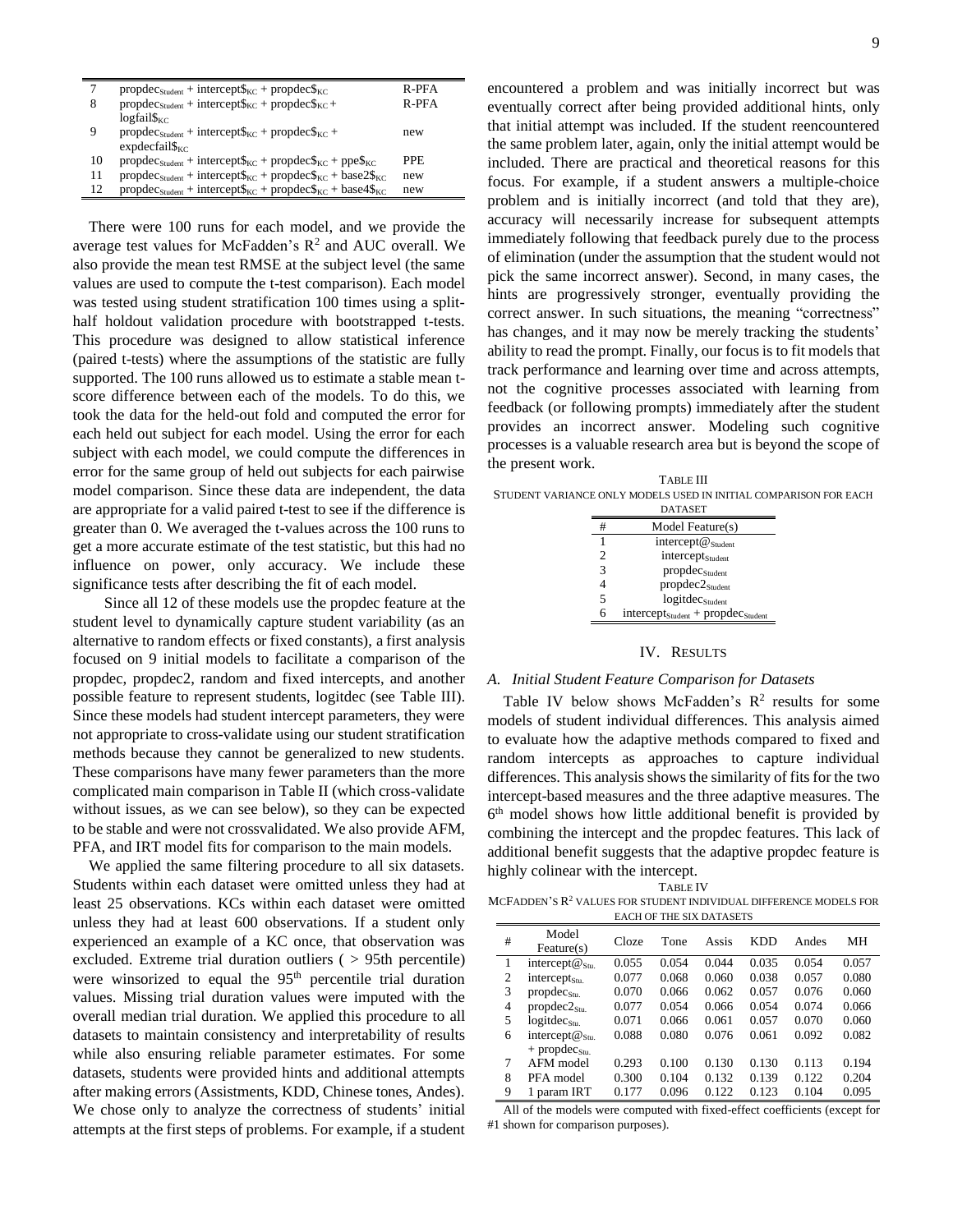#### *B. Statistics Content Cloze Items*

The statistics cloze dataset included 58,316 observations from 478 participants who learned statistical concepts by reading sentences and filling in missing words. Participants were adults recruited from Amazon Mechanical Turk. There were 144 KCs in the dataset, derived from 36 sentences, each with 1 of 4 different possible words missing (cloze items). The number of times specific cloze items were presented was manipulated, as well as the temporal spacing between presentations (narrow, medium, or wide). The post-practice test (filling in missing words) could be after 2 minutes, 1 day, or 3 days (manipulated between students). The stimuli type, manipulation of spacing, repetition of KCs and items, and multiple-day delays made this dataset appropriate for evaluating model fit to well-known patterns in human learning data (e.g., substantial forgetting across delays, benefits of spacing). The dataset was downloaded from the Memphis Datashop repository.



Fig. 4. Statistics cloze p-values, sorted by mean model p-value, for pairwise model comparisons for heldout-subjects. Figure rows and columns are sorted with average lowest p-values on top for the y-axis and the right for the x-axis. \* indicates uncorrected p<.05 for the 2-sided test. \*\* indicates significance after adjusting p-values to control false discovery rate [56].

The results are displayed in Fig. 4 an[d Table V.](#page-9-0) The pattern of results indicates that models with features based on theories of declarative memory (models 10–12) significantly improved fit beyond those that were insensitive to memory decay. These memory models' success was consistent with the learning task (participants being asked to recall missing words) and the spacing intervals between practice attempts. However, not all learning may be as vulnerable to decay [57], as suggested by the next dataset.

TABLE V

<span id="page-9-0"></span>

|                | LA DLEV                                                |                      |                      |                     |  |
|----------------|--------------------------------------------------------|----------------------|----------------------|---------------------|--|
|                | STATISTICS CLOZE DATA FIT STATISTICS FOR THE 12 MODELS |                      |                      |                     |  |
| #              | <b>Model Abbreviation</b>                              | $R^2_{\text{ test}}$ | RMSE <sub>test</sub> | AUC <sub>test</sub> |  |
| 1              | linear <sub>F</sub>                                    | 0.265                | 0.415                | 0.818               |  |
| $\overline{c}$ | $log_{a}f_{m_{\rm KC}}$                                | 0.286                | 0.408                | 0.829               |  |
| 3              | linesuc <sub>KC</sub> + linefail <sub>KC</sub>         | 0.279                | 0.413                | 0.822               |  |
| 4              | $logsucc_{KC} + logfail_{KC}$                          | 0.294                | 0.408                | 0.83                |  |
| 5              | $logsucc_{KC} + logfail_{KC} + recency_{KC}$           | 0.342                | 0.392                | 0.855               |  |
| 6              | $expdecsc_{\text{KC}} + expdecfail_{\text{KC}}$        | 0.314                | 0.4                  | 0.842               |  |
| 7              | $propdec_{KC}$                                         | 0.207                | 0.434                | 0.782               |  |
| 8              | $propdec_{KC} + logfail_{KC}$                          | 0.303                | 0.405                | 0.835               |  |
| 9              | $propdec_{KC} + expdecfail_{KC}$                       | 0.314                | 0.4                  | 0.842               |  |
| 10             | $propdec_{KC} + ppe_{KC}$                              | 0.346                | 0.39                 | 0.857               |  |
| 11             | $propdec_{KC} + base2_{KC}$                            | 0.339                | 0.393                | 0.853               |  |
| 12             | $propdec_{KC} + base4_{KC}$                            | 0.342                | 0.392                | 0.854               |  |

#### *C. Chinese Tone Learning*

The Chinese tone learning dataset included 48,443 observations from 97 adult participants enrolled in their first Chinese language course in a US university. Data was collected via an automated tutoring system that provided access to hints after errors (hint requests were treated as incorrect in the following analyses). Only first attempts on the first steps of problems were included for analysis, ultimately retaining 47% of the original dataset. There were 5 KCs, each representing a different tone. These tones differed in their acoustic pitch contours (e.g., rising versus falling pitch). In this study, participants would listen to a recording of a tone and then identify the type of tone by pressing one of five buttons. Depending on which of the three conditions a participant was assigned, the label associated with each button would include either a) a number label  $(1-5)$  along with the pinyin (an alphabetic system to aid reading Chinese), b) a visual depiction of the auditory contour of that tone as well as the pinyin, or c) the visual depiction by itself. Only first attempts at classifying the tone were included in the present analysis. Missing values for the trial duration were imputed with the overall median trial duration. The dataset was downloaded from the Carnegie Mellon Datashop repository.



Fig. 5. Chinese tone p-values, sorted by mean model p-value, for pairwise model comparisons for heldout-subjects. Figure rows and columns are sorted with average lowest p-values on top for the y-axis and the right for the x-axis. \* indicates uncorrected p<.05 for the 2-sided test. \*\* indicates significance after adjusting p-values to control false discovery rate [56].

The results are displayed in Fig. 5 and [Table VI.](#page-9-1) In contrast with the cloze dataset, tone learning was not predicted best by the models with memory features. Instead, simpler models that were insensitive to memory decay over time, e.g., Model 8, were sufficient. Differentiating and classifying the perceptual qualities of sounds may not be expected to decay to the same extent as declarative concepts [57]. The distinct differences between the best fitting models for the cloze and tone datasets highlight the need for an overarching framework that allows various knowledge-tracing features to be compared.

TABLE VI CHINESE TONE LEARNING DATA FIT STATISTICS FOR THE 12 MODELS

<span id="page-9-1"></span>

|   | CHINESE TONE LEANNING DATA FIT STATISTICS FON THE 12 MODELS |                     |                      |              |  |
|---|-------------------------------------------------------------|---------------------|----------------------|--------------|--|
| # | <b>Model Abbreviation</b>                                   | $R^2_{\text{test}}$ | RMSE <sub>test</sub> | $AUC_{test}$ |  |
|   | lineafm $_{\rm KC}$                                         | 0.0984              | 0.385                | 0.698        |  |
| 2 | $log_{a}f_{m_{\rm KC}}$                                     | 0.0982              | 0.385                | 0.709        |  |
| 3 | linesuc <sub>KC</sub> + linefail <sub>KC</sub>              | 0.106               | 0.383                | 0.704        |  |
| 4 | $logsucc_{\text{KC}} + logfail_{\text{KC}}$                 | 0.111               | 0.381                | 0.722        |  |
| 5 | $logsucc_{KC} + logfail_{KC} + recency_{KC}$                | 0.113               | 0.381                | 0.724        |  |
| 6 | $expdecsc_{\text{KC}} + expdecfail_{\text{KC}}$             | 0.113               | 0.381                | 0.725        |  |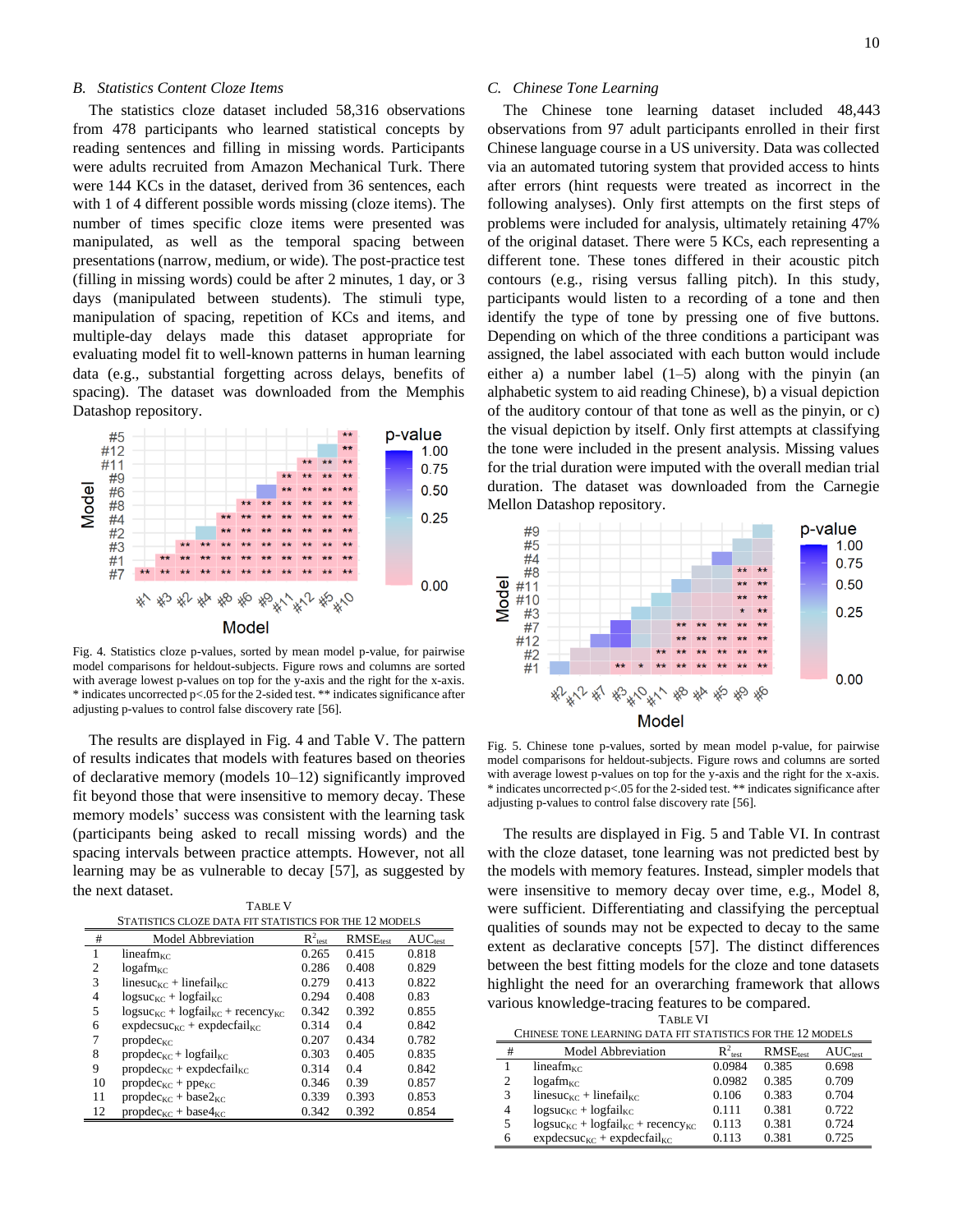|    | $propdec_{KC}$                            | 0.108 | 0.383 | 0.722 |
|----|-------------------------------------------|-------|-------|-------|
| 8  | $propdec_{KC} + logfail_{KC}$             | 0.111 | 0.382 | 0.723 |
| 9  | $propdec_{KC} + expdecfail_{KC}$          | 0.112 | 0.381 | 0.725 |
| 10 | $propdec_{KC} + ppe_{KC}$                 | 0.112 | 0.382 | 0.724 |
| 11 | $propdec_{KC} + base2_{KC}$               | 0.111 | 0.382 | 0.724 |
| 12 | $propdec_{\text{KC}} + base4_{\text{KC}}$ | 0.11  | 0.383 | 0.722 |

## *D. Assistments*

The Assistments dataset included 580,785 observations from 912 middle school students learning mathematics, collected across 2004/2005. The Assistments tutoring system assists students when they answer questions incorrectly by breaking down the original problem into multiple simpler problems (for a detailed explanation, see [58]). Only first attempts on the first steps of problems were included for analysis, ultimately retaining 23% of the original dataset. The dataset was downloaded from the Carnegie Mellon Datashop repository.



Fig. 6. Assistments p-values, sorted by mean model p-value, for pairwise model comparisons for heldout-subjects. Figure rows and columns are sorted with average lowest p-values on top for the y-axis and the right for the x-axis. \* indicates uncorrected p<.05 for the 2-sided test. \*\* indicates significance after adjusting p-values to control false discovery rate [56].

The results are displayed in Fig. 6 and [Table VII.](#page-10-0) With the Assistments dataset, R-PFA (model 9) and models with memory features (models 10–12) were not significantly different in fit from each other. However, they were generally better than the other models. This pattern suggests that weighting performance according to recency (which all of the better performing models could achieve) was an important factor in this dataset.

| TABLE VII                                         |  |
|---------------------------------------------------|--|
| ASSISTMENTS DATA FIT STATISTICS FOR THE 12 MODELS |  |

<span id="page-10-0"></span>

| #  | <b>Model Abbreviation</b>                      | $R^2_{\text{test}}$ | RMSE <sub>test</sub> | $AUC_{test}$ |  |
|----|------------------------------------------------|---------------------|----------------------|--------------|--|
|    | lineafm $_{\rm KC}$                            | 0.114               | 0.455                | 0.715        |  |
| 2  | $log_{a}f_{m_{\rm KC}}$                        | 0.118               | 0.454                | 0.721        |  |
| 3  | linesuc <sub>KC</sub> + linefail <sub>KC</sub> | 0.117               | 0.455                | 0.717        |  |
| 4  | $logsucc_{KC} + logfail_{KC}$                  | 0.12                | 0.453                | 0.721        |  |
| 5  | $logsucc_{KC} + logfail_{KC} + recency_{KC}$   | 0.125               | 0.452                | 0.726        |  |
| 6  | $expdecsc_{KC} + expdecfail_{KC}$              | 0.124               | 0.452                | 0.725        |  |
| 7  | $propdec_{KC}$                                 | 0.111               | 0.456                | 0.714        |  |
| 8  | $propdec_{KC} + logfail_{KC}$                  | 0.123               | 0.452                | 0.724        |  |
| 9  | $propdec_{KC} + expdecfail_{KC}$               | 0.124               | 0.452                | 0.725        |  |
| 10 | $propdec_{KC} + ppe_{KC}$                      | 0.126               | 0.451                | 0.726        |  |
| 11 | $propdec_{KC} + base2_{KC}$                    | 0.125               | 0.452                | 0.725        |  |
| 12 | $propdec_{KC} + base4_{KC}$                    | 0.125               | 0.452                | 0.725        |  |

## *E. KDD Cup*

Random subsets of the KDD cup 2005/2006 dataset (809,694 observations) were used in the present analyses. For each of the 100 runs, we randomly choose 120 students of the total 574 students in the file. In the original study, students learned algebra using the Cognitive Tutor system and were given feedback on their responses as well as solution hints (see [59]). Only first attempts on the first steps of problems were included for analysis, which included 87% of observations. There were typically 39 KCs in a run.



Fig. 7. KDD Cup p-values, sorted by mean model p-value, for pairwise model comparisons for heldout-subjects. Figure rows and columns are sorted with average lowest p-values on top for the y-axis and the right for the x-axis. \* indicates uncorrected  $p$ <.05 for the 2-sided test. \*\* indicates significance after adjusting p-values to control false discovery rate [56].

The results are displayed in Fig. 7 and [Table VIII.](#page-10-1) In the KDD cup dataset, models 1–3 tended to provide worse fits than more complex models. As was found with the Assistments dataset, superior models included features that could weight performance according to recency, but explicitly accounting for memory decay was not as relevant. TABLE VIII

<span id="page-10-1"></span>

| KDD DATA FIT STATISTICS FOR THE 12 MODELS |                                                |                      |                      |              |
|-------------------------------------------|------------------------------------------------|----------------------|----------------------|--------------|
| #                                         | <b>Model Abbreviation</b>                      | $R^2_{\text{ test}}$ | RMSE <sub>test</sub> | $AUC_{test}$ |
| 1                                         | lineafm $_{\rm KC}$                            | 0.128                | 0.379                | 0.731        |
| $\overline{c}$                            | $log_{a}f_{m_{\rm KC}}$                        | 0.129                | 0.378                | 0.733        |
| 3                                         | linesuc <sub>KC</sub> + linefail <sub>KC</sub> | 0.139                | 0.376                | 0.74         |
| 4                                         | $logsucc_{KC} + logfail_{KC}$                  | 0.147                | 0.374                | 0.749        |
| 5                                         | $logsucc_{KC} + logfail_{KC} + recency_{KC}$   | 0.161                | 0.372                | 0.761        |
| 6                                         | $expdecsc_{KC} + expdecfail_{KC}$              | 0.152                | 0.373                | 0.754        |
| 7                                         | $propdec_{KC}$                                 | 0.149                | 0.374                | 0.753        |
| 8                                         | $propdec_{KC} + logfail_{KC}$                  | 0.152                | 0.373                | 0.754        |
| 9                                         | $propdec_{KC} + expdecfail_{KC}$               | 0.152                | 0.373                | 0.753        |
| 10                                        | $propdec_{KC} + ppe_{KC}$                      | 0.169                | 0.37                 | 0.768        |
| 11                                        | $propdec_{KC} + base2_{KC}$                    | 0.154                | 0.373                | 0.755        |
| 12                                        | propdec <sub>KC</sub> + base4 <sub>KC</sub>    | 0.155                | 0.373                | 0.756        |

#### *F. Andes*

In the Andes dataset, 66 students learned physics using the Andes tutoring system, generating 345,536 observations. Participants were given feedback on their responses as well as solution hints. Additionally, participants were asked qualitative "reflective" questions after feedback (for more details, see [60]). Only first attempts on the first steps of problems were included for analysis, which included 36% of the original dataset. There were 45 KCs.

The results are displayed in Fig. 8 an[d Table IX.](#page-11-0) For Andes, several different models provided notable benefits over the simpler models. The PPE model (#10) was again the best fitting model. Models 11–12 (that have some similarities to PPE) also fit well. Interestingly, model 5 was the second-best fitting model. Inspecting the differences in performance between models 5 and 4 indicates that the recency feature may have been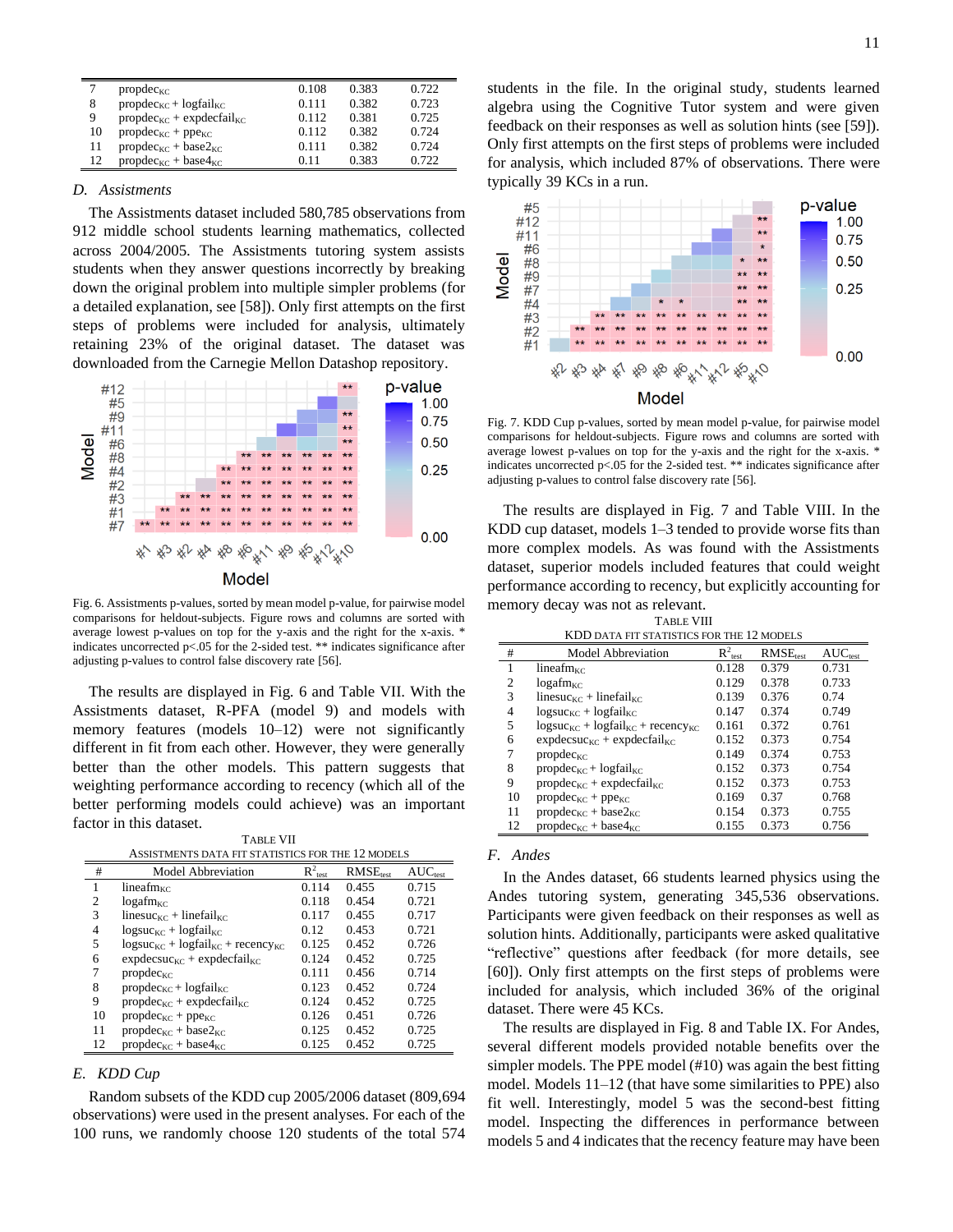beneficial (the only difference between those two models).



Fig. 8. Andes p-values, sorted by mean model p-value, for pairwise model comparisons for heldout-subjects. Figure rows and columns are sorted with average lowest p-values on top for the y-axis and the right for the x-axis. \* indicates uncorrected p<.05 for the 2-sided test. \*\* indicates significance after adjusting p-values to control false discovery rate [56]. TABLE IX

| TABLE IA |  |
|----------|--|
|          |  |

<span id="page-11-0"></span>

| ANDES DATA FIT STATISTICS FOR THE 12 MODELS |                                                |                      |                      |              |
|---------------------------------------------|------------------------------------------------|----------------------|----------------------|--------------|
| #                                           | <b>Model Abbreviation</b>                      | $R^2_{\text{ test}}$ | RMSE <sub>test</sub> | $AUC_{test}$ |
| 1                                           | lineafm <sub><math>\kappa</math>c</sub>        | 0.131                | 0.394                | 0.732        |
| $\mathfrak{D}$                              | $log_{a}f_{m_{K}c}$                            | 0.131                | 0.394                | 0.733        |
| 3                                           | linesuc <sub>KC</sub> + linefail <sub>KC</sub> | 0.143                | 0.391                | 0.741        |
| 4                                           | $logsucc_{KC} + logfail_{KC}$                  | 0.146                | 0.39                 | 0.743        |
| 5                                           | $logsucc_{KC} + logfail_{KC} + recency_{KC}$   | 0.155                | 0.388                | 0.753        |
| 6                                           | $expdecsc_{KC} + expdecfail_{KC}$              | 0.148                | 0.389                | 0.746        |
| 7                                           | $propdec_{KC}$                                 | 0.143                | 0.39                 | 0.743        |
| 8                                           | $propdec_{KC} + logfail_{KC}$                  | 0.149                | 0.389                | 0.746        |
| 9                                           | $propdec_{KC} + expdecfail_{KC}$               | 0.148                | 0.389                | 0.746        |
| 10                                          | $propdec_{KC} + ppe_{KC}$                      | 0.165                | 0.386                | 0.762        |
| 11                                          | $propdec_{KC} + base2_{KC}$                    | 0.149                | 0.389                | 0.746        |
| 12                                          | propdec <sub>KC</sub> + base4 <sub>KC</sub>    | 0.151                | 0.389                | 0.748        |

#### *G. McGraw Hill*

The McGraw Hill dataset contained 124,387 observations from 1047 adult participants. Participants were college students taking coursework on fitness and nutrition. The data was collected from an intelligent tutoring system that accompanied the coursework. Questions in the tutoring system had multiplechoice or multiple-answer formats, and corrective feedback was provided immediately regardless of their correctness. Broadly, the task required recalling information more so than applying skills (in contrast to the Assistments and KDD datasets). There were 111 KCs.



Fig. 9. McGraw Hill p-values, sorted by mean model p-value, for pairwise model comparisons for heldout-subjects. Figure rows and columns are sorted with average lowest p-values on top for the y-axis and the right for the x-axis. \* indicates uncorrected p<.05 for the 2-sided test. \*\* indicates significance after adjusting p-values to control false discovery rate [56].

The results are displayed in Fig. 9 and [Table X.](#page-11-1) Similar to the cloze dataset, for the McGraw Hill dataset, there were large differences in fit between the best model (model 10) and the worst fitting model (model 1). In both cases, students needed to learn and recall factual information, which is more prone to decay over time. Consequently, models that explicitly attempted to track such decay did better (models 10–12). Models that indirectly tracked these changes over time also performed better, such as those using propdec without memory features (models 7–9), exponential decay (model 6), and recency (model 5). Although features like propdec may not have been explicitly developed with memory decay in mind, they can indirectly account for some of the variance tracked by memory-based models.

<span id="page-11-1"></span>

| <b>TABLE X</b>                                    |                                                |                      |                      |              |  |
|---------------------------------------------------|------------------------------------------------|----------------------|----------------------|--------------|--|
| MCGRAW HILL DATA FIT STATISTICS FOR THE 12 MODELS |                                                |                      |                      |              |  |
| #                                                 | <b>Model Abbreviation</b>                      | $R^2_{\text{ test}}$ | RMSE <sub>test</sub> | $AUC_{test}$ |  |
| 1                                                 | lineafm <sub><math>\kappa</math>c</sub>        | 0.102                | 0.458                | 0.717        |  |
| $\overline{c}$                                    | $log_{a}f_{m_{\rm KC}}$                        | 0.158                | 0.433                | 0.768        |  |
| 3                                                 | linesuc <sub>KC</sub> + linefail <sub>KC</sub> | 0.109                | 0.457                | 0.718        |  |
| 4                                                 | $logsucc_{KC} + logfail_{KC}$                  | 0.167                | 0.431                | 0.766        |  |
| 5                                                 | $logsucc_{KC} + logfail_{KC} + recency_{KC}$   | 0.271                | 0.389                | 0.82         |  |
| 6                                                 | $expdecsc_{KC} + expdecfail_{KC}$              | 0.268                | 0.391                | 0.819        |  |
| 7                                                 | $propdec_{KC}$                                 | 0.165                | 0.423                | 0.769        |  |
| 8                                                 | $propdec_{KC} + logfail_{KC}$                  | 0.217                | 0.408                | 0.795        |  |
| 9                                                 | $propdec_{KC} + expdecfail_{KC}$               | 0.269                | 0.39                 | 0.821        |  |
| 10                                                | $propdec_{KC} + ppe_{KC}$                      | 0.275                | 0.388                | 0.823        |  |
| 11                                                | $propdec_{KC} + base2_{KC}$                    | 0.223                | 0.408                | 0.795        |  |
| 12                                                | $propdec_{KC} + base4_{KC}$                    | 0.22                 | 0.408                | 0.794        |  |

#### V. GENERAL DISCUSSION

The results demonstrate the generality of the LKT framework across multiple models and datasets. This paper's analyses demonstrated how LKT could combine various old, modified, and new features to replicate older models and provide examples of new models. The new models outperformed the standard models (e.g., AFM, PFA), demonstrating the utility of LKT. LKT is powerful because these methods are general to a library of features, can be applied broadly to experimental and naturalistic learning data, and allow easy specification of hierarchal models with multiple terms.

LKT shows how logistic regression can serve as an extensible system for learner performance modeling. It is extensible because it is open-source and written in the widely used R statistical programming language. Individual features can be added as part of the LearnSphere project or submitted to our GitHub R repository for inclusion in the main code [61]. Often adding new features requires adding only a few lines of code, after which the new feature can be freely combined to form complex models.

The heart of LKT is the specification system that opens up a new realm of possible models by making explicit the many choices that occur in the process. By making these options explicit, we hope users of the system will arrive at better models through greater awareness of the palette of choices a modeler of learning must make to arrive at a model suitable for their purpose. LKT is intended to make the model-building process more systematic by providing this menu of choices and understanding that ordering off the menu is possible (i.e., adding a new feature to the LKT system).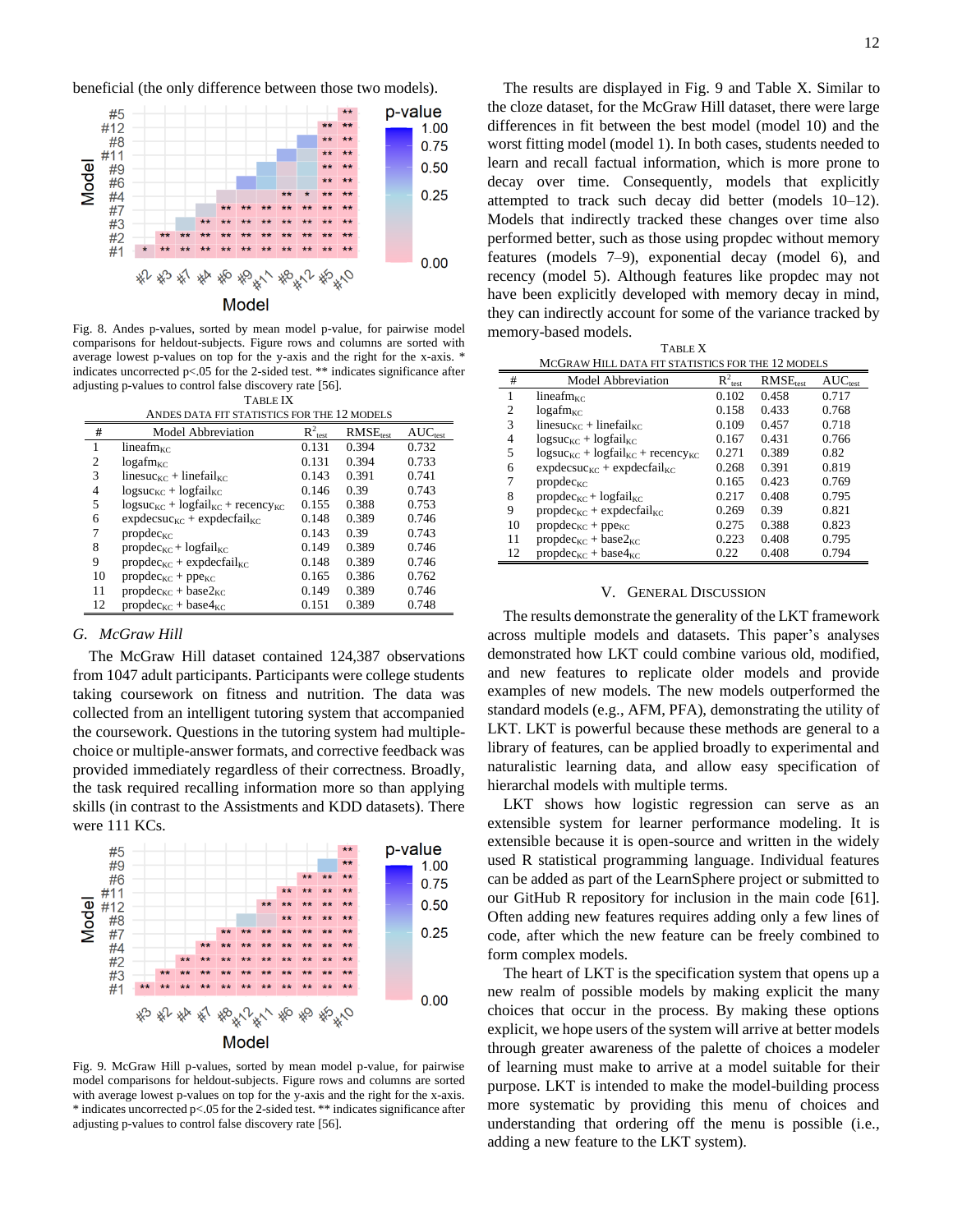#### *A. Specific Comparisons*

Other than the general utility of the LKT method, there were also some specific results revealed by the comparisons. One interesting result was a contrast in the general model structure for some of the models we tested. Specifically, models 10–12 (the models with memory terms combined with the propdec feature) performed at least as well as the most accurate PFA version, R-PFA. In datasets where students learned more facts instead of procedural skills, models that included memory features tended to outperform those that did not. This advantage has two parts. The first part is that the memory terms in models 10–12 are capturing new variance that was not captured by the expdecfail term in model 9. The second aspect is in the model structure since models 10–12 conveniently separate performance gain into two terms, one term captures the memory benefit that occurs regardless of the success or failure (which assumes feedback is provided in the task), and the other term captures any adjustment to those gains based on tracking the average performance. This model structure may solve one of the key failings of the PFA model methods, which is that they inherently obscure the difference between model adjustments as a function of prior performance and model adjustments as a function of learning. In PFA type models, one term represents the combined learning and performance resulting from prior success, and the other term represents the combined learning and performance resulting from prior failures. This difference may be significant in considerations about which item to choose in an adaptive system since the modeler may wish to select items based on what causes the largest jump in learning rather than the largest jump in performance.

The importance of prior practice's recency as a feature is highlighted by the strength of the R-PFA, PPE, and log PFA with the recency term model (model 5). These three models allow recency effects to dominate the model to the extent they are important for prediction. In R-PFA, proportion correct and count of errors exhibit exponential decay, which makes effects highly dependent on the most recent observations. In PPE, the prior ages of trials can be weighted to recent vs. older, which affects how recency and general forgetting are balanced in the data. In the log PFA model with the simple recency feature, we have further evidence that the recency of similar practices by itself is a highly useful predictor.

The importance of forgetting was highlighted by the PPE, base2, and base4 features in the statistics cloze data results. All three of these models did significantly better than all the recency only models, but only for this dataset. This result was also interesting because this dataset coded the KC at the item level. Hence, repetitions in this model were verbatim repetitions where declarative memory might be expected to be a crucial factor in response accuracy (similar to [41]). In contrast, for the other datasets, base2 and base4 did not provide important advantages. This result suggests that memory features may be useful when a model is used to trace learning for verbatim repetitions of an item.

Other contrasts were similarly interesting and perhaps useful. For example, in all the datasets, the logafm and log PFA models provide large gains relative to the linear models. The consistent advantage of a log transformation indicates that the effect of trials typically shows diminishing marginal returns, a characteristic of the natural log function. These diminishing marginal returns hint at the unexplored possibility that features based on a power function for practice might provide substantial improvement and be more precise in targeting the learning function's curvature. In fact, in addition to the memory factors, PPE uses a power function to scale the effect of prior practice. Thus, PPE combines a flexible practice curve with a similarly flexible forgetting function.

There are also two noticeable patterns in model fit across the different content domains. Specifically, the models were notably worse for the Chinese tones for capturing learning, with only trivial differences in the fit's quality for different models. We suspect this is due to the categorical learning task involved, with only 4 skills for the 4 tones. In this sort of learning, we might not expect much progress with each repetition (slow learning), so the learning terms do not help much. Even when they do, the learning models do not capture transfer between KCs, which may be an important part of category learning (i.e., if a student learns tone 2, tones 1, 3, and 4 all become easier). Similarly, since it is a perceptual task, it is more similar to procedural tasks where forgetting is typically low, so memory factors help little in prediction. Finally, there is strong evidence that the similarity between the present item and recently presented items has important effects on learning when learning categories. For instance, if categories A and B are similar, presenting examples to facilitate comparison across exposures (e.g., ABABAB) may benefit learning more than blocking them (e.g., AAABBB) if the categories are highly similar [62]. This aspect of category learning is distinct from learning in the other datasets and was not directly accounted for with the included model features. Model features could undoubtedly be generated to account for such effects (e.g., [63]). We also expect a model with transfer between the KC would do better for the Chinese tones.

The second pattern is the difference between the memorybased tasks (MHE and Cloze datasets) and the other tasks that are more procedural/conceptual/perceptual. While recency has some benefits in most of the datasets, this benefit and the benefits from general forgetting (which is colinear with recency) in the model are most strong for these two datasets. In both of these datasets, the KCs were individual items, so it was quite sensible that memory factors play a crucial role since the items can be memorized to succeed in the task. For both datasets, the practice's intent was meaningful processing of the verbatim content to produce deep learning, but this does not prevent memory from being a crucial factor in such learning.

## *B. Using LKT*

LKT is intended to accelerate future research by making the process of designing adaptive learner models more transparent and systematic. In the past, designers of learner models have moved forward slowly due to the large overhead costs of organizing data and coding the model features with customdesigned code. With LKT, researchers can quickly test many different learner model configurations. In particular, nonlinear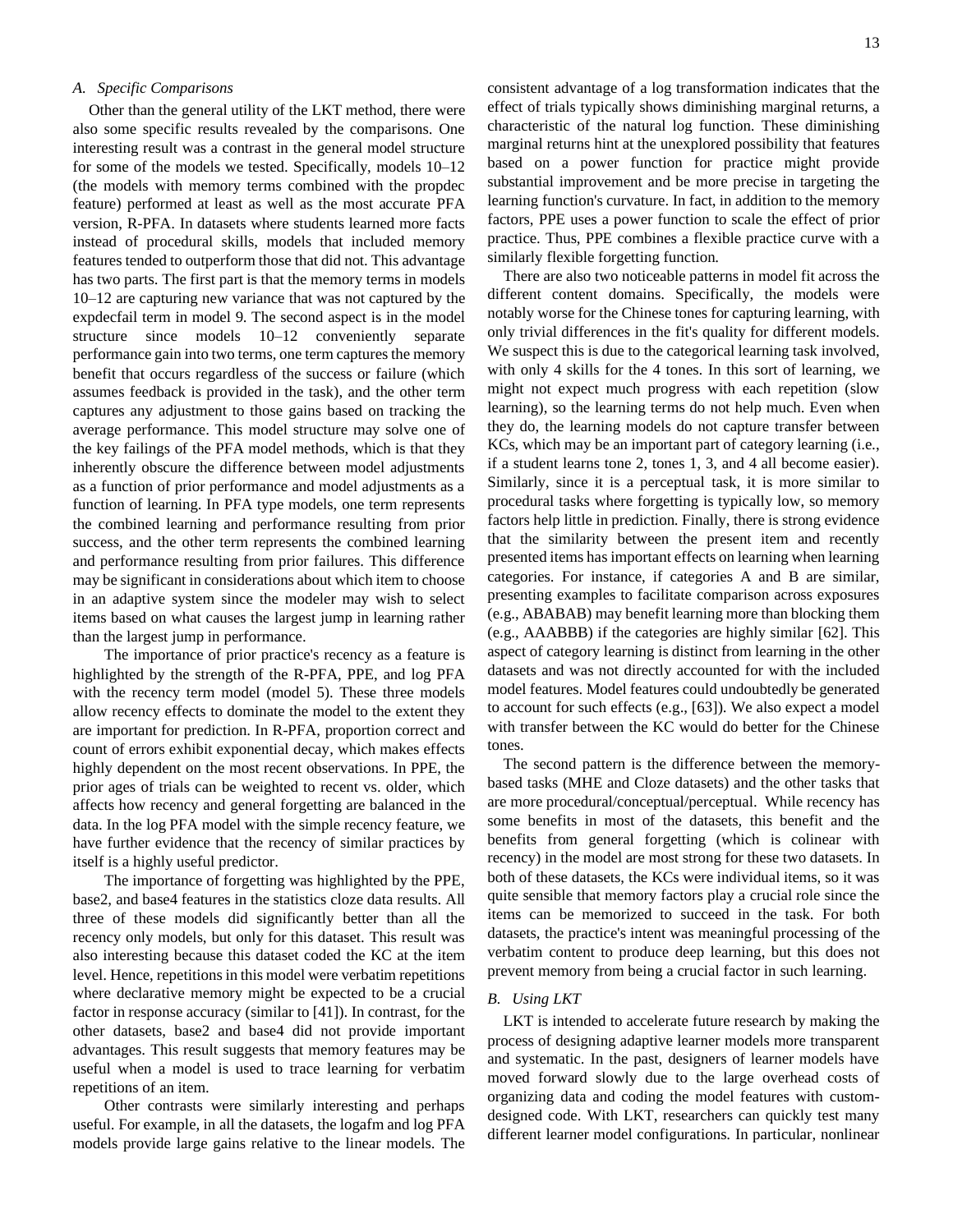features are easy to use and combine in the system, whereas standard logistic regression modeling does not allow for this. The ability to easily fit and compare multiple models may also reveal the subtle behavior of existing features. For instance, although the propdec feature that is part of R-PFA does not track the time between attempts, it does adjust based on recent performance. In many cases, this ability was enough to perform similarly to models that track actual time between attempts.

Interacting with LKT is possible at two levels. First, LKT is implemented in LearnSphere and is immediately available to run on most of the more than 3400 datasets on the DataShop data repository. If the data are in DataShop format, it can be uploaded into the LearnSphere even if it is not already in the DataShop repository, so any data converted to DataShop format can be immediately analyzed. LKT code is also publicly shared as an R package in GitHub [61]. Recent upgrades to both implementations make LKT extremely fast by relying on sparse model matrices and the data.table and LibLineaR packages. These upgrades are allowing analyses previously impossible in base R glm logistic regression. Using the R package devtools, the LKT package can be installed using the command: "install\_github("Optimal-Learning-Lab/LKT")".

# *C. Limitations and Future Directions*

It is important to clarify that this work fits learner models given specific features and an already determined hierarchy (i.e., designations of KCs and students). Another large learner modeling area is concerned with specifying the domain model given the data [7], [64]. In domain model research, the goal is to group the items into KCs, or other often hierarchical groupings, which we assume as input in this paper. Adding such automatic domain model improvement is one future direction we are working on. Our current approach first groups existing KCs or items to form a non-orthogonal Q-matrix where KCs are not independent and then computes an averaged feature as a function of the KCs involved for any observed performance. Recent work has also included other model enhancement features, such as options for testing the model with elastic net fitting, allowing reduction of the model to more compactly represent the set of relevant predictors.

Another limitation is the limited support for random effects, with only intercepts (e.g., random-effect constants) permitted in the syntax. This limitation might be a problem for some theoretical model comparisons. Our primary interests in this paper were evaluating learner models that could be used in an applied context. So we avoided using subject fixed- or randomeffects because they are usually difficult to estimate ahead of time. Since the datasets in this paper had many observations for each KC, we choose to fit KC effects as fixed-effect constants since there are typically enough examples for each KC across students to get a reliable fixed estimate. It is also arguable that KCs should be represented as fixed effects because they are independent skills and should not be subjected to random effects shrinkage to a common mean [65]. However, researchers can use random intercepts for KCs when fitting models with LKT.

A next step in this research is to include a latency model to

allow users to predict the costs of practice (in units of time) and estimate practice efficiency in terms of a gain per unit of time. With latency predictions, it becomes possible to predict the gain/cost (i.e., the efficiency) for possible practice selections. These predictions can be used to determine practice selection in an adaptive learning system like ACT-R memory models used in prior work [15]. The models presented in this paper are more suitable for mastery determination purposes in their current form, which is a crucial step in the mastery learning algorithm [13], [48]. A goal of the present research was to bring EDM models together with the more complex memory-related features to create a simple and general framework. This paper

Finally, after having completed this stage, it has become apparent that the feature specification methods can be enhanced. Currently, interactive features such as base, which multiplies log of the count of prior trials by a forgetting term (see [Table I\)](#page-4-0), are fixed in their current formulation. This hardcoding means that making new features that are simple interactions of other features currently requires modifying the underlying R code. A future version of LKT will include enhanced functionality to make interaction terms by composing simple features to create features such as base4 or PPE without having to code them in R.

is the completion of an initial stage in that process.

#### **REFERENCES**

- [1] R. Pelánek, "Bayesian knowledge tracing, logistic models, and beyond: an overview of learner modeling techniques," *User Model. User-Adapted Interact.,* vol. 27, pp. 313–350, Dec. 2017, [http://doi:10.1007/s11257-](http://doi:10.1007/s11257-017-9193-2) [017-9193-2.](http://doi:10.1007/s11257-017-9193-2)
- [2] K. R. Koedinger, M. V. Yudelson, and P. I. Pavlik, "Testing theories of transfer using error rate learning curves," *Top. Cogn. Sci.,* p. published online, Jul. 2016[, http://doi:10.1111/tops.12208.](http://doi:10.1111/tops.12208)
- [3] A. Galyardt and I. Goldin, "Move your lamp post: Recent data reflects learner knowledge better than older data," *J. Educ. Data Min.,* vol. 7, pp. 83–108, Sep. 2015[, https://doi.org/10.5281/zenodo.3554671.](https://doi.org/10.5281/zenodo.3554671)
- [4] Y. Gong, J. E. Beck, and N. T. Heffernan, "How to construct more accurate student models: Comparing and optimizing knowledge tracing and performance factor analysis," *Int. J. Artif. Intell. Educ.,* vol. 21, pp. 27-46, Jan. 2011[, http://doi:10.3233/JAI-2011-016.](http://doi:10.3233/JAI-2011-016)
- [5] P. De Boeck, M. Bakker, R. Zwitser, M. Nivard, A. Hofman, F. Tuerlinckx*, et al.*, "The estimation of item response models with the lmer function from the lme4 package in R," *J. Stat. Software,* vol. 39, pp. 1– 28, Dec. 2011[, http://doi:10.18637/jss.v039.i12.](http://doi:10.18637/jss.v039.i12)
- [6] P. I. Pavlik Jr., H. Cen, and K. R. Koedinger, "Performance factors analysis -- A new alternative to knowledge tracing," in *14th Int. Conf. Artificial Intelligence in Education*, V. Dimitrova, R. Mizoguchi, B. d. Boulay, and A. Graesser, Eds., Brighton, England, Jul. 6–10, 2009, pp. 531–538.
- [7] H. Cen, K. R. Koedinger, and B. Junker, "Is over practice necessary? Improving learning efficiency with the Cognitive Tutor through educational data mining," in *13th Int. Conf. Artificial Intelligence in Education*, Los Angeles, CA, USA, Jul. 9–13, 2007, pp. 511–518.
- [8] K. R. Koedinger, R. S. Baker, K. Cunningham, A. Skogsholm, B. Leber, and J. Stamper, "A data repository for the EDM community: The PSLC DataShop," in *Handb. Educ. Data Min.*, C. Romero , S. Ventura, and M. Pechenizkiy, Eds., CRC Press, Boca Raton, FL, USA, 2010, pp. 43–56.
- [9] J. Stamper and K. Koedinger, "Human-machine student model discovery and improvement using DataShop," in *15th Int. Conf. Artificial Intelligence in Education*, G. Biswas, S. Bull, J. Kay, and A. Mitrovic, Eds., Auckland, New Zealand, Jun. 28 - Jul. 2, 2011, pp. 353–360. Available[: http://dx.doi.org/10.1007/978-3-642-21869-9\\_46](http://dx.doi.org/10.1007/978-3-642-21869-9_46)
- [10] J. Stamper, K. Koedinger, P. I. Pavlik Jr., C. Rose, R. Liu, M. Eagle*, et al.*, "Educational data analysis using LearnSphere workshop," in *9th Int. Conf. on Educational Data Mining*, J. Rowe and E. Snow, Eds., Raleigh, NC, USA, Jun. 29 – Jul. 2, 2016. Available[: http://ceur-ws.org/Vol-1633/](http://ceur-ws.org/Vol-1633/)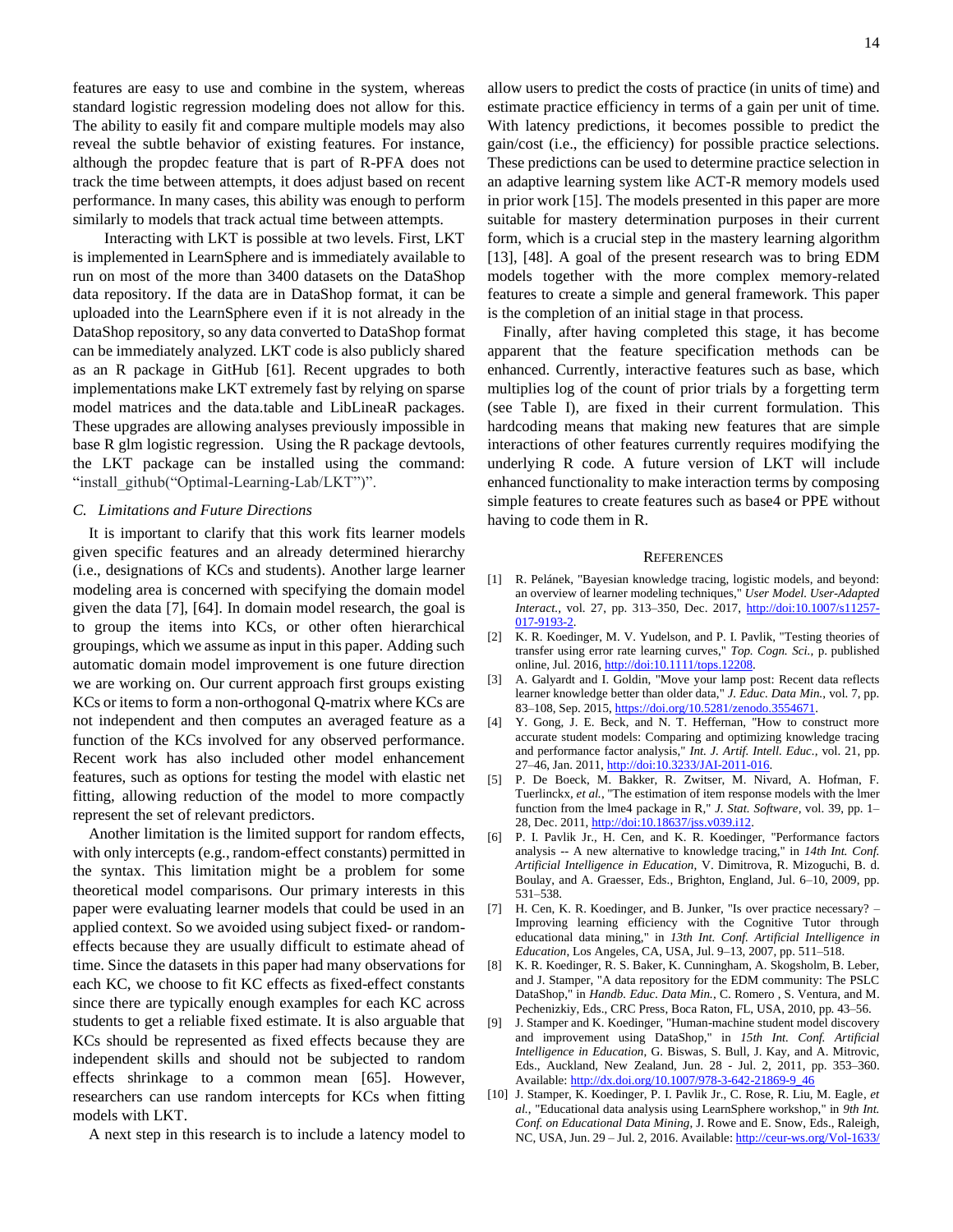- [11] C. R. Kelley, "What is adaptive training?," *Hum. Factors,* vol. 11, pp. 547–556, Dec. 1969, http://doi:10.1177/001872086901100602
- [12] R. C. Atkinson, "Ingredients for a theory of instruction," *Am. Psychol.,*  vol. 27, pp. 921-931, Oct 1972[, http://doi:10.1037/h0033572.](http://doi:10.1037/h0033572)
- [13] A. T. Corbett and J. R. Anderson, "Student modeling and mastery learning in a computer-based programming tutor," in *2nd Int. Conf. Intelligent Tutoring Systems*, C. Frasson, G. Gauthier, and G. McCalla, Eds., Montréal, Canada, Jun. 10–12, 1992, pp. 413–420.
- [14] M. M. Khajah, R. V. Lindsey, and M. C. Mozer, "Maximizing students' retention via spaced review: Practical guidance from computational models of memory," *Top. Cogn. Sci.,* vol. 6, pp. 157–169, Jan. 2014, [http://doi:10.1111/tops.12077.](http://doi:10.1111/tops.12077)
- [15] P. I. Pavlik Jr. and J. R. Anderson, "Using a model to compute the optimal schedule of practice," *J. Exp. Psychol. Appl.,* vol. 14, pp. 101–117, Jun. 2008, [http://doi:10.1037/1076-898X.14.2.101.](http://doi:10.1037/1076-898X.14.2.101)
- [16] L. G. Eglington and P. I. Pavlik Jr, "Optimizing practice scheduling requires quantitative tracking of individual item performance," *npj Sci. Learn.,* vol. 5, p. 15, Oct. 15, 2020, 10.1038/s41539-020-00074-4.
- [17] P. I. Pavlik Jr., A. M. Olney, A. Banker, L. Eglington, and J. Yarbro, "The Mobile Fact and Concept Textbook System (MoFaCTS)," in *21st Int. Conf. on Artificial Intelligence in Education, 2nd Workshop on Intelligent Textbooks*, Jul. 6–10, 2020, pp. 35–49.
- [18] A. Mitrovic and B. Martin, "Evaluating the effect of open student models on self-assessment," *Int. J. Artif. Intell. Educ.,* vol. 17, pp. 121–144, Jan. 2007, [http://doi:10.1007/3-540-47952-X\\_31.](http://doi:10.1007/3-540-47952-X_31)
- [19] G. Rasch, "An item analysis which takes individual differences into account," *Br. J. Math. Stat. Psychol.,* vol. 19, pp. 49–57, May 1966, [http://doi:10.1111/j.2044-8317.1966.tb00354.x.](http://doi:10.1111/j.2044-8317.1966.tb00354.x)
- [20] F. M. Lord, "The relation of test score to the trait underlying the test," *Educ. Psychol. Meas.,* vol. 13, pp. 517–549, Dec. 1953, [http://doi:10.1177/001316445301300401.](http://doi:10.1177/001316445301300401)
- [21] G. H. Fischer, "The linear logistic test model as an instrument in educational research," *Acta Psychol.,* vol. 37, pp. 359–374, Dec. 1973, [http://doi:10.1016/0001-6918\(73\)90003-6.](http://doi:10.1016/0001-6918(73)90003-6)
- [22] K. K. Tatsuoka, "Rule space: An approach for dealing with misconceptions based on item response theory," *J. Educ. Meas.,* vol. 20, pp. 345–354, Win. 1983[, http://doi:10.1111/j.1745-3984.1983.tb00212.x.](http://doi:10.1111/j.1745-3984.1983.tb00212.x)
- [23] T. Barnes, "The Q-matrix method: Mining student response data for knowledge," in *20th Nat. Conf. American Association for Artificial Intelligence, Educational Data Mining Workshop*, J. Beck, Ed., Pittsburgh, PA, USA, Jul. 9–13, 2005, pp. 39–46.
- [24] K. R. Koedinger, A. T. Corbett, and C. Perfetti, "The knowledge-learninginstruction framework: Bridging the science-practice chasm to enhance robust student learning," *Cogn. Sci.,* vol. 36, pp. 757–798, Jul. 2012, [http://doi:10.1111/j.1551-6709.2012.01245.x.](http://doi:10.1111/j.1551-6709.2012.01245.x)
- [25] H. Scheiblechner, "Das lernen und losen komplexer denkaufgaben," *J. Exp. Appl. Psychol.,* vol. 19, pp. 476–506, 1972.
- [26] H. Spada and B. McGaw, "The assessment of learning effects with linear logistic test models," in *Test Des. Dev. Psychol. Psychometrics*, S. Embretson, Ed., Academic, Orlando, FL, USA, 1985, pp. 169–194.
- [27] Y. Gong, J. Beck, and N. T. Heffernan, "Comparing knowledge tracing and performance factor analysis by using multiple model fitting procedures," in *10th Int. Conf. Intelligent Tutoring Systems*, V. Aleven, J. Kay, and J. Mostow, Eds., Pittsburgh, PA, USA, Jun. 14–18, 2010, pp. 35–44. Available[: http://dx.doi.org/10.1007/978-3-642-13388-6\\_8](http://dx.doi.org/10.1007/978-3-642-13388-6_8)
- [28] C. P. Thompson, S. K. Wenger, and C. A. Bartling, "How recall facilitates subsequent recall: A reappraisal," *J. Exp. Psychol. Hum. Learn. Mem.,*  vol. 4, pp. 210–221, May 1978[, http://doi:10.1037/0278-7393.4.3.210.](http://doi:10.1037/0278-7393.4.3.210)
- [29] P. I. Pavlik Jr., "Understanding and applying the dynamics of test practice and study practice," *Instructional Sci.,* vol. 35, pp. 407–441, Sep 2007, [http://doi:10.1007/s11251-006-9013-2.](http://doi:10.1007/s11251-006-9013-2)
- [30] S. K. Carpenter, H. Pashler, J. T. Wixted, and E. Vul, "The effects of tests on learning and forgetting," *Mem. Cogn.,* vol. 36, pp. 438–448, Mar. 2008, [http://doi:10.3758/mc.36.2.438.](http://doi:10.3758/mc.36.2.438)
- [31] T. C. Rickard, "A CMPL alternative account of practice effects in numerosity judgment tasks," *J. Exp. Psychol. Learn. Mem. Cogn.,* vol. 25, pp. 532-542, Feb. 1999, http://doi:10.1037/0278-7393.25.2.532
- [32] L. R. Peterson, "Paired-associate latencies after the last error," *Psychonomic Sci.,* vol. 2, pp. 167–168, Jan. 1965, [http://doi:10.3758/BF03343385.](http://doi:10.3758/BF03343385)
- [33] T. C. Rickard, "Bending the power law: A CMPL theory of strategy shifts and the automatization of cognitive skills," *J. Exp. Psychol. Gen.,* vol. 126, pp. 288–311, Mar. 1997[, http://doi:10.1037/0096-3445.126.3.288.](http://doi:10.1037/0096-3445.126.3.288)
- [34] N. S. Segalowitz and S. J. Segalowitz, "Skilled performance, practice, and the differentiation of speed-up from automatization effects - evidence

from 2nd-language word recognition," *Appl. Psycholinguistics,* vol. 14, pp. 369–385, Sep 1993[, http://doi:10.1017/S0142716400010845.](http://doi:10.1017/S0142716400010845)

- [35] N. A. Taatgen and F. J. Lee, "Production compilation: Simple mechanism to model complex skill acquisition," *Hum. Factors,* vol. 45, pp. 61–76, Spr 2003[, http://doi:10.1518/hfes.45.1.61.27224.](http://doi:10.1518/hfes.45.1.61.27224)
- [36] M. Chi, K. R. Koedinger, G. Gordon, P. Jordan, and K. VanLehn, "Instructional factors analysis: A cognitive model for multiple instructional interventions," in *4th Int. Conf. Educational Data Mining*, M. Pechenizkiy, T. Calders, C. Conati, S. Ventura, C. Romero , and J. Stamper, Eds., Eindhoven, The Netherlands, Jul. 6–8, 2011, pp. 61–70.
- [37] R. V. Lindsey, J. D. Shroyer, H. Pashler, and M. C. Mozer, "Improving students' long-term knowledge retention through personalized review, *Psych. Sci.,* pp. 639–647, Jan. 2014, [http://doi:10.1177/0956797613504302.](http://doi:10.1177/0956797613504302)
- [38] M. M. Walsh, K. A. Gluck, G. Gunzelmann, T. Jastrzembski, M. Krusmark, J. I. Myung*, et al.*, "Mechanisms underlying the spacing effect in learning: A comparison of three computational models," *J. Exp. Psychol. Gen.,* vol. 147, pp. 1325–1348, Sep. 2018, [http://doi:10.1037/xge0000416.](http://doi:10.1037/xge0000416)
- [39] W. A. Wickelgren, "Single-trace fragility theory of memory dynamics," *Mem. Cogn.,* vol. 2, pp. 775–780, Jul. 1974, [http://doi:10.3758/BF03198154.](http://doi:10.3758/BF03198154)
- [40] J. R. Anderson, J. M. Fincham, and S. Douglass, "Practice and retention: A unifying analysis," *J. Exp. Psychol. Learn. Mem. Cogn.,* vol. 25, pp. 1120–1136, May 1999[, http://doi:10.1037/0278-7393.25.5.1120.](http://doi:10.1037/0278-7393.25.5.1120)
- [41] P. I. Pavlik Jr. and J. R. Anderson, "Practice and forgetting effects on vocabulary memory: An activation-based model of the spacing effect," *Cogn. Sci.,* vol. 29, pp. 559–586, Jul. 2005, [http://doi:10.1207/s15516709cog0000\\_14.](http://doi:10.1207/s15516709cog0000_14)
- [42] T. D. Wickens and C. Izawa, "Measuring the time course of retention," in *On human memory: Evolution, progress, and reflections on the 30th anniversary of the Atkinson-Shiffrin model*, Lawrence Erlbaum, Mahwah, NJ, 1999, pp. 245–266.
- [43] M. G. Collins, K. A. Gluck, M. Walsh, M. Krusmark, and G. Gunzelmann, "Using prior data to inform model parameters in the predictive performance equation," in *CogSci 2016*, A. Papafragou, D. Grodner, D. Mirman, and J. C. Trueswell, Eds., Austin, TX, USA, Aug. 10–13, 2016, pp. 75–80.
- [44] T. Gervet, K. Koedinger, J. Schneider, and T. Mitchell, "When is Deep Learning the Best Approach to Knowledge Tracing?," *J. Educ. Data Min.,*  vol. 12, pp. 31–54, Oct. 2020.
- [45] M. Cao, P. I. Pavlik Jr, and G. M. Bidelman, "Incorporating Prior Practice Difficulty into Performance Factor Analysis to Model Mandarin Tone Learning," in *11th Int. Conf. Educational Data Mining*, C. Lynch, A. Merceron, M. Desmarais, and R. Nkambou, Eds., Jul. 15–18, 2019, pp. 516–519.
- [46] P. I. Pavlik Jr., T. Bolster, S. Wu, K. R. Koedinger, and B. MacWhinney, "Using optimally selected drill practice to train basic facts," in *9th Int. Conf. Intelligent Tutoring Systems*, B. Woolf, E. Aimer, and R. Nkambou, Eds., Montreal, Canada, Jun. 23–27, 2008, pp. 593–602.
- [47] C. P. Rosé, E. A. McLaughlin, R. Liu, and K. R. Koedinger, "Explanatory learner models: Why machine learning (alone) is not the answer," *Br. J. Educ. Tech.,* vol. 50, pp. 2943–2958, Nov. 2019, [https://doi.org/10.1111/bjet.12858.](https://doi.org/10.1111/bjet.12858)
- [48] A. T. Corbett and J. R. Anderson, "Knowledge tracing: Modeling the acquisition of procedural knowledge," *User Model. User-Adapted Interact.*, vol. 4, pp. 253–278, Dec. 1994, [http://doi:10.1007/BF01099821.](http://doi:10.1007/BF01099821)
- [49] B. Settles and B. Meeder, "A trainable spaced repetition model for language learning," in *Proc. 54th Association for Computational Linguistics*, Berlin, Germany, Aug. 7–12, 2016, pp. 1848–1858.
- [50] P. I. Pavlik Jr., M. Yudelson, and K. R. Koedinger, "Using contextual factors analysis to explain transfer of least common multiple skills," in *15th Int. Conf. Artificial Intelligence in Education*, G. Biswas, S. Bull, J. Kay, and A. Mitrovic, Eds., Auckland, New Zealand, Jun. 28 - Jul. 2, 2011, pp. 256-263. Available: [http://dx.doi.org/10.1007/978-3-642-](http://dx.doi.org/10.1007/978-3-642-21869-9_34) [21869-9\\_34](http://dx.doi.org/10.1007/978-3-642-21869-9_34)
- [51] P. I. Pavlik Jr., M. Yudelson, and K. R. Koedinger, "A measurement model of microgenetic transfer for improving instructional outcomes," *Int. J. Artif. Intell. Educ.,* vol. 25, pp. 346–379, Mar. 2015, [http://doi:10.1007/s40593-015-0039-y.](http://doi:10.1007/s40593-015-0039-y)
- [52] A. Galyardt and I. Goldin, "Recent-performance factors analysis," in *7th Int. Conf. Educational Data Mining*, J. Stamper, Z. A. Pardos, M. Mavrikis, and B. McLaren, Eds., London, United Kingdom, Jul. 4–7, 2014, pp. 411–412.